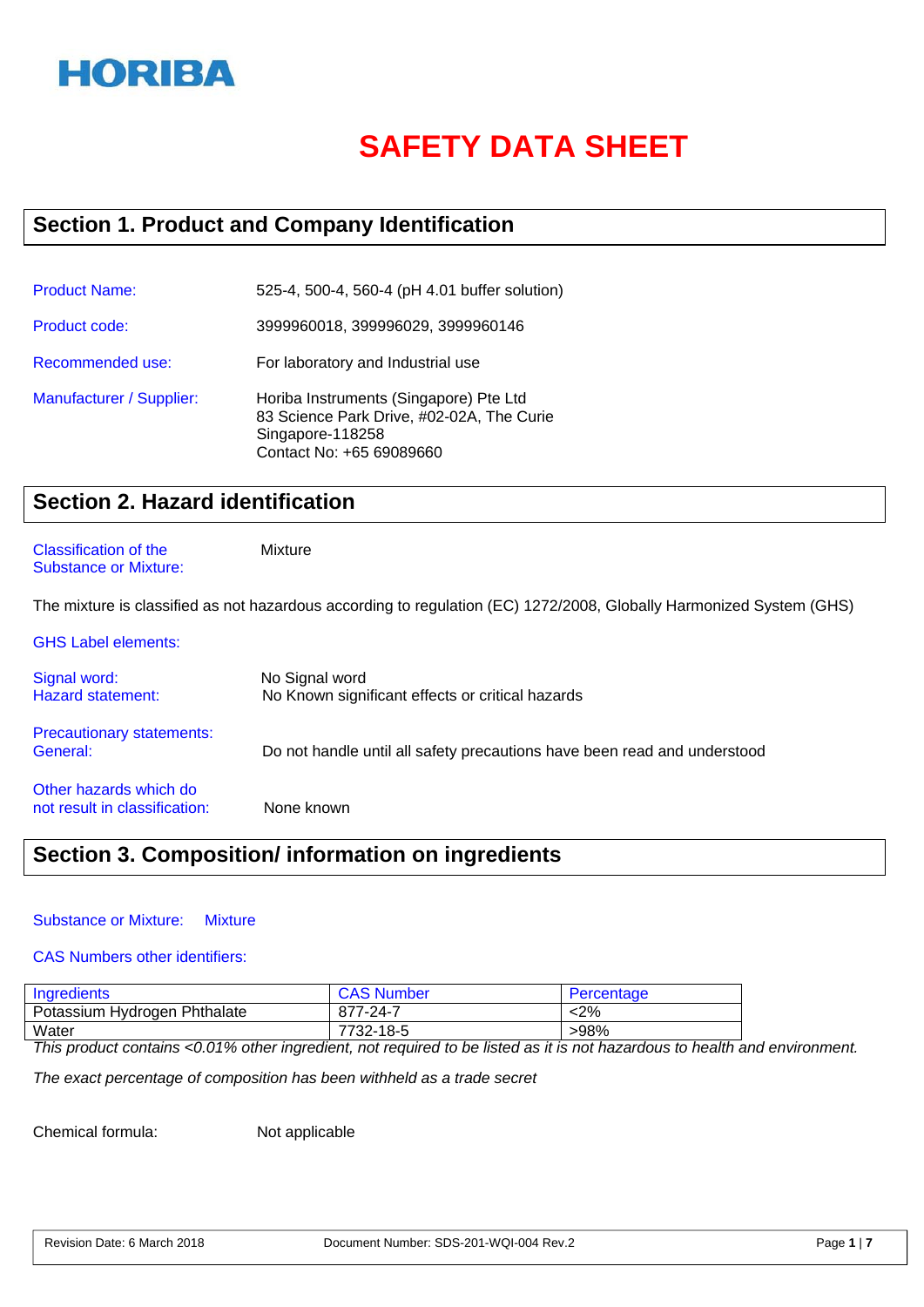# **Section 4. First Aid Measures**

| Description of necessary first aid measures |                                                                                                                                                                                                                                                                                                                                           |
|---------------------------------------------|-------------------------------------------------------------------------------------------------------------------------------------------------------------------------------------------------------------------------------------------------------------------------------------------------------------------------------------------|
| Eye contact:                                | Immediately flush eyes with plenty of water, occasionally lifting the upper and lower eyelids.<br>Remove any contact lenses. Get medical attention if irritation occurs.                                                                                                                                                                  |
| Inhalation:                                 | Remove victim to fresh air and keep at rest in a position comfortable for breathing. Get<br>medical attention if symptoms occur.                                                                                                                                                                                                          |
| Skin contact:                               | Flush contaminated skin with plenty of water. Remove contaminated clothing and<br>shoes. Get medical attention if symptoms occur.                                                                                                                                                                                                         |
| Ingestion:                                  | Clean mouth with water. Remove victim to fresh air and keep at rest in a position<br>comfortable for breathing. If material has been swallowed and the person is conscious,<br>give small quantities of water to drink. Do not induce vomiting unless directed to do so<br>by medical personnel. Get medical attention if symptoms occur. |

Most important symptoms/effects, both acute and delayed

Potential acute health effects: No known significant effects or critical hazards Over-exposure signs/symptoms: No specific data available

Indication of immediate medical attention and special treatment needed, if necessary<br>Notes to physician: Treat symptomatically. Contact poison treatment special Treat symptomatically. Contact poison treatment specialist immediately if large quantities have been ingested or inhaled.

See toxicological information (Section 11)

# **Section 5. Firefighting Measures**

### Extinguishing Media

| Suitable extinguishing media:                              | Use an extinguishing agent suitable for the surrounding fire.                                                                                                                |
|------------------------------------------------------------|------------------------------------------------------------------------------------------------------------------------------------------------------------------------------|
| Unsuitable extinguishing<br>Media:                         | No Information available                                                                                                                                                     |
| Specific hazards arising from<br>the substance or mixture: | No specific information available                                                                                                                                            |
| <b>Hazardous thermal</b><br>decomposition products:        | No Specific data                                                                                                                                                             |
| Special protective actions<br>for Fire-fighters:           | Promptly isolate the scene by removing all persons from the incident if there is fire.<br>No action shall be taken involving any personal risk or without suitable training. |
| <b>Special protective</b><br>equipment for fire-fighters   | Fire-fighters should wear appropriate protective equipment and self-contained breathing<br>apparatus with a full face-piece operated in positive pressure mode.              |

# **Section 6. Accidental release Measures**

Personal precautions, protective equipment and emergency procedures

|                             | For non-emergency personnel: No action shall be taken involving any personal risk or without suitable training. Evacuate<br>surrounding areas. Keep unnecessary and unprotected personnel from entering. Do not<br>touch or walk through spilled material |            |
|-----------------------------|-----------------------------------------------------------------------------------------------------------------------------------------------------------------------------------------------------------------------------------------------------------|------------|
| For emergency responders:   | If specialized clothing is required to deal with the spillage, take note of any information in<br>section 8 on suitable and unsuitable materials. See also the information in "For non-<br>emergency personnel"                                           |            |
| Revision Date: 6 March 2018 | Document Number: SDS-201-WQI-004 Rev.2                                                                                                                                                                                                                    | Page $2 7$ |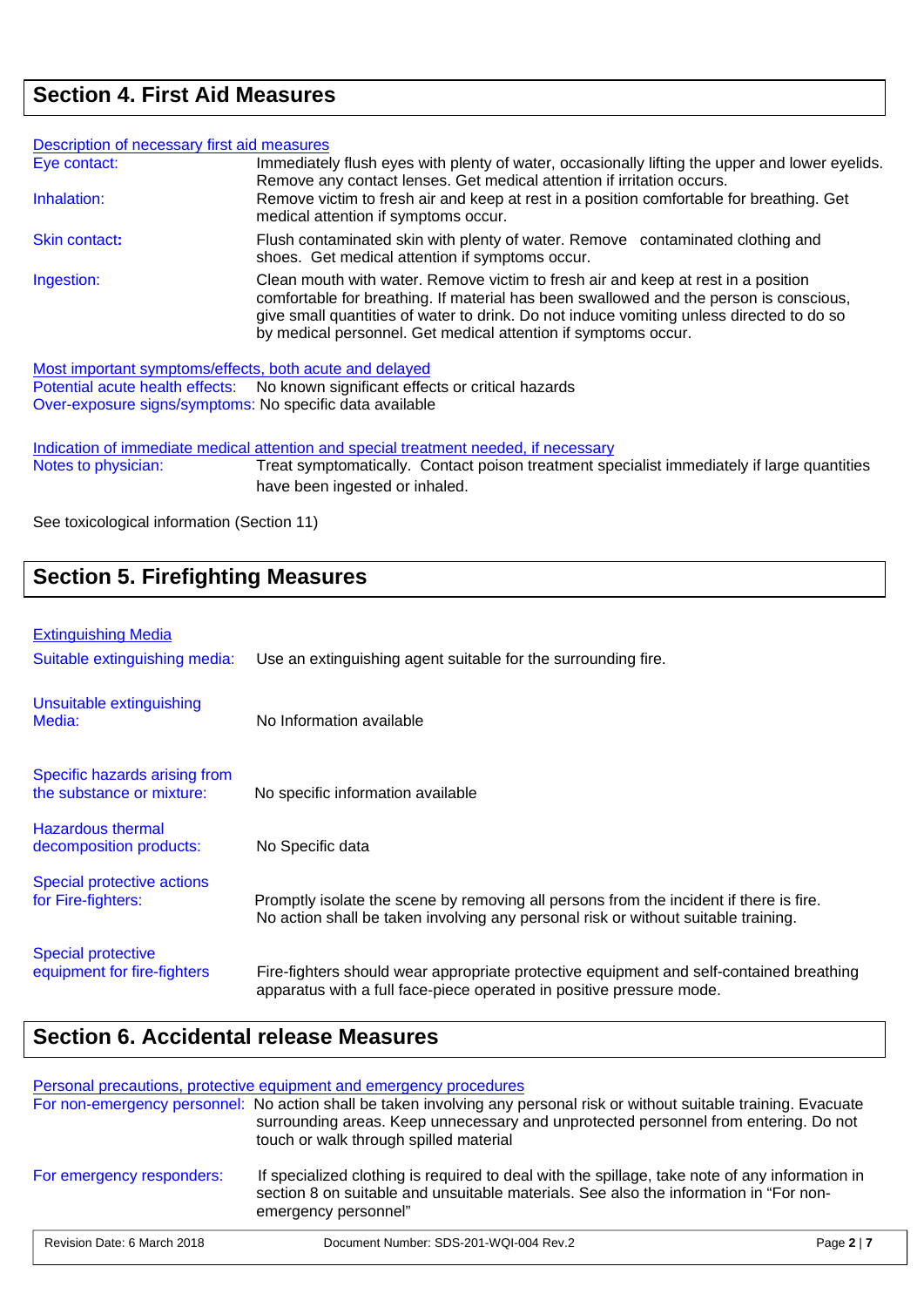| Environmental precautions: | Avoid dispersal of spilled material and runoff and contact with soil, waterways, drains and |
|----------------------------|---------------------------------------------------------------------------------------------|
|                            | sewers. Inform the relevant authorities if the product has caused environmental pollution   |
|                            | (sewers, water ways, soil and air                                                           |

Methods and material for containment and cleaning up:

Method for Containment: Prevent further leakage or spillage if safe to do so.

Methods of cleaning up: Soak up with inert absorbent material. Pick up and transfer to properly labelled containers.

# **Section 7. Handling and storage**

| <b>Precautions for safe handling</b><br><b>Protective measures:</b> | Put on appropriate personal protective equipment (see Section 8).                                                                                                                                                                                                                                                                                                                                                                                                                                            |
|---------------------------------------------------------------------|--------------------------------------------------------------------------------------------------------------------------------------------------------------------------------------------------------------------------------------------------------------------------------------------------------------------------------------------------------------------------------------------------------------------------------------------------------------------------------------------------------------|
| Advice on general<br>occupational hygiene:                          | Eating, drinking and smoking should be prohibited in areas where this material is handled,<br>stored and processed. Workers should wash hands and face before eating, drinking and<br>smoking. Remove contaminated clothing and protective equipment before entering eating<br>areas.                                                                                                                                                                                                                        |
| Conditions for safe storage,<br>including any incompatibilities:    | Store in accordance with local regulations. Store in original container protected from direct<br>sunlight in a dry, cool and well-ventilated area, away from incompatible materials (see<br>Section 10) and food and drink. Keep container tightly closed and sealed until ready for<br>use. Containers that have been opened must be carefully resealed and kept upright to<br>prevent leakage. Do not store in unlabelled containers. Use appropriate containment to<br>avoid environmental contamination. |

# **Section 8. Exposure controls/personal protection**

| <b>Control parameters</b>      |                                                                                                                                                                                                                                                                                                                                                                                                 |                 |
|--------------------------------|-------------------------------------------------------------------------------------------------------------------------------------------------------------------------------------------------------------------------------------------------------------------------------------------------------------------------------------------------------------------------------------------------|-----------------|
| Occupational exposure limits:  | None                                                                                                                                                                                                                                                                                                                                                                                            |                 |
|                                | Appropriate engineering controls: Good general ventilation should be sufficient to control worker exposure to airborne                                                                                                                                                                                                                                                                          |                 |
|                                | contaminants.<br>Environmental exposure controls: Emissions from ventilation or work process equipment should be checked to ensure<br>they comply with the requirements of environmental protection legislation. In some cases,<br>fume scrubbers, filters or engineering modifications to the process equipment will be<br>necessary to reduce emissions to acceptable levels.                 |                 |
| Individual protection measures |                                                                                                                                                                                                                                                                                                                                                                                                 |                 |
| Hygiene measures:              | Wash hands, forearms and face thoroughly after handling chemical products, before<br>eating, smoking and using the lavatory and at the end of the working period. Appropriate<br>techniques should be used to remove potentially contaminated clothing. Wash<br>contaminated clothing before reusing. Ensure that eyewash stations and safety showers<br>are close to the workstation location. |                 |
| Eye/face protection:           | Safety eyewear complying with an approved standard should be used when a risk<br>assessment indicates this is necessary to avoid exposure to liquid splashes, mists,<br>gases or dusts. If contact is possible, the following protection should be worn, unless<br>the assessment indicates a higher degree of protection: safety glasses with side-<br>shields.                                |                 |
| <b>Skin protection</b>         |                                                                                                                                                                                                                                                                                                                                                                                                 |                 |
| Hand protection:               | Chemical-resistant, impervious gloves complying with an approved standard should<br>be worn at all times when handling chemical products if a risk assessment indicates<br>this is necessary.                                                                                                                                                                                                   |                 |
| <b>Body protection:</b>        | Personal protective equipment for the body should be selected based on the task                                                                                                                                                                                                                                                                                                                 |                 |
| Revision Date: 6 March 2018    | Document Number: SDS-201-WQI-004 Rev.2                                                                                                                                                                                                                                                                                                                                                          | Page $3 \mid 7$ |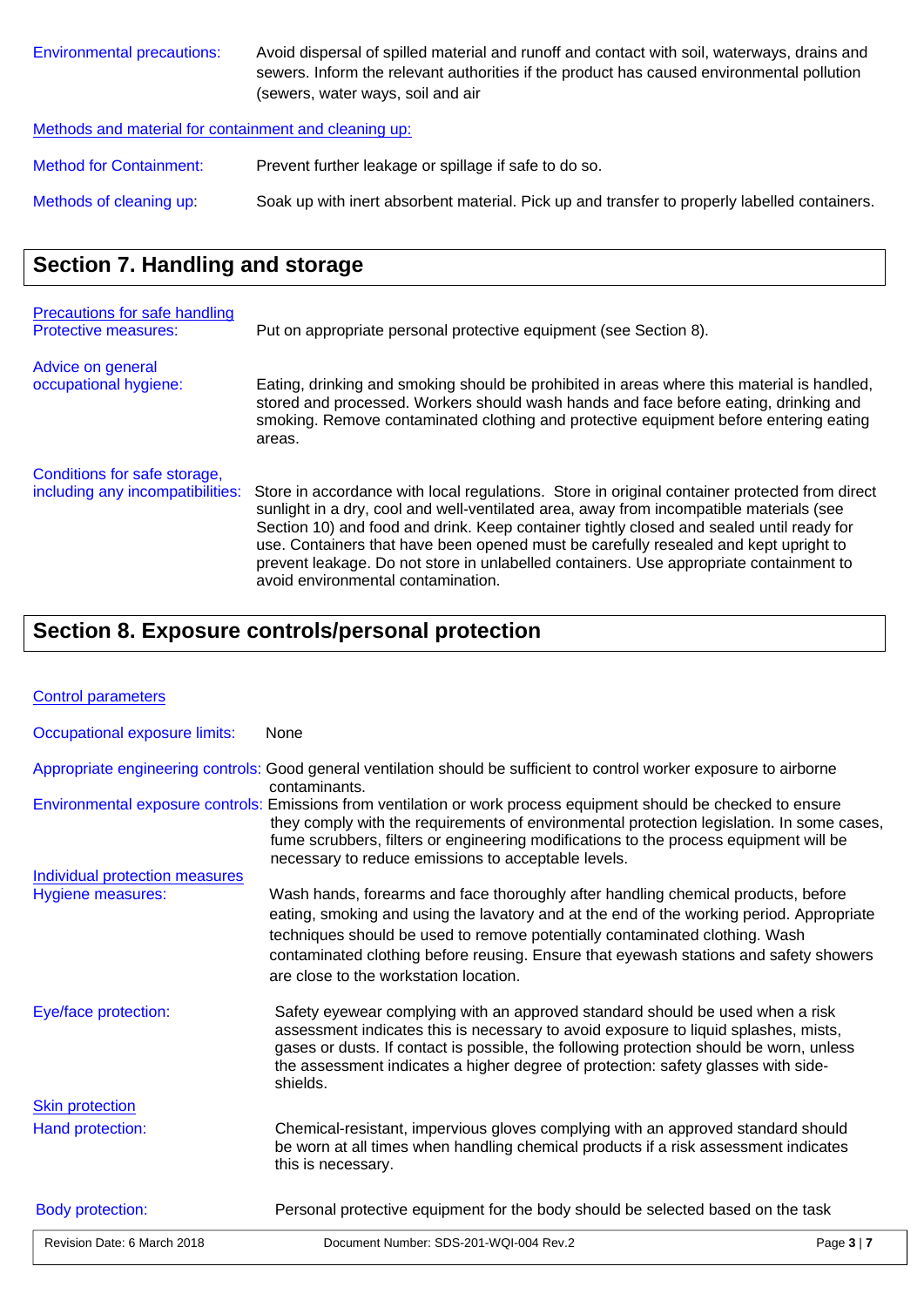being performed and the risks involved and should be approved by a specialist before handling this product. Other skin protection: Appropriate footwear and any additional skin protection measures should be selected based on the task being performed and the risks involved and should be approved by a specialist before handling this product. Respiratory protection: Based on the hazard and potential for exposure, select a respirator that meets the appropriate standard or certification. Respirators must be used according to a respiratory protection program to ensure proper fitting, training, and other important aspects of use.

# **Section 9. Physical and chemical properties**

| Appearance                   |                                        |
|------------------------------|----------------------------------------|
| <b>Physical state:</b>       | Liquid                                 |
| Colour:                      | Colourless                             |
| Odour:                       | <b>Odourless</b>                       |
| <b>Odour Threshold:</b>      | Not available                          |
| pH:                          | 4.01                                   |
| <b>Melting Point:</b>        | Not available                          |
| <b>Boiling Point:</b>        | $100^{\circ}$ C                        |
| Flash point:                 | [Product does not sustain combustion.] |
| <b>Evaporation rate:</b>     | Not available                          |
| Flammability (solid, gas):   | Not available                          |
| Lower and upper explosive    |                                        |
| (Flammable) limits:          | Not available                          |
| Vapour pressure:             | Not available                          |
| Vapour density:              | Not available                          |
| <b>Relative density:</b>     | Not available                          |
| <b>Partition coefficient</b> |                                        |
| n- octanol/water:            | Not available                          |
| Auto-ignition temperature:   | Not available                          |
| Decomposition temperature:   | Not available                          |
| Viscosity:                   | Not available                          |

# **Section 10. Stability and reactivity**

| <b>Reactivity:</b>                          | No specific test data related to reactivity available for this product or its ingredients.              |
|---------------------------------------------|---------------------------------------------------------------------------------------------------------|
| <b>Chemical stability:</b>                  | The product is stable                                                                                   |
| Possibility of hazardous<br>reactions:      | Hazardous reactions or instability may occur under certain conditions of storage or use.                |
| Conditions to avoid:                        | No specific data                                                                                        |
| Incompatible materials:                     | No specific data                                                                                        |
| <b>Hazardous decomposition</b><br>Products: | Under normal conditions of storage and use, hazardous decomposition products should<br>not be produced. |

# **Section 11. Toxicological Information**

| Information on toxicological effects |               |
|--------------------------------------|---------------|
| <b>Acute toxicity:</b>               | Not available |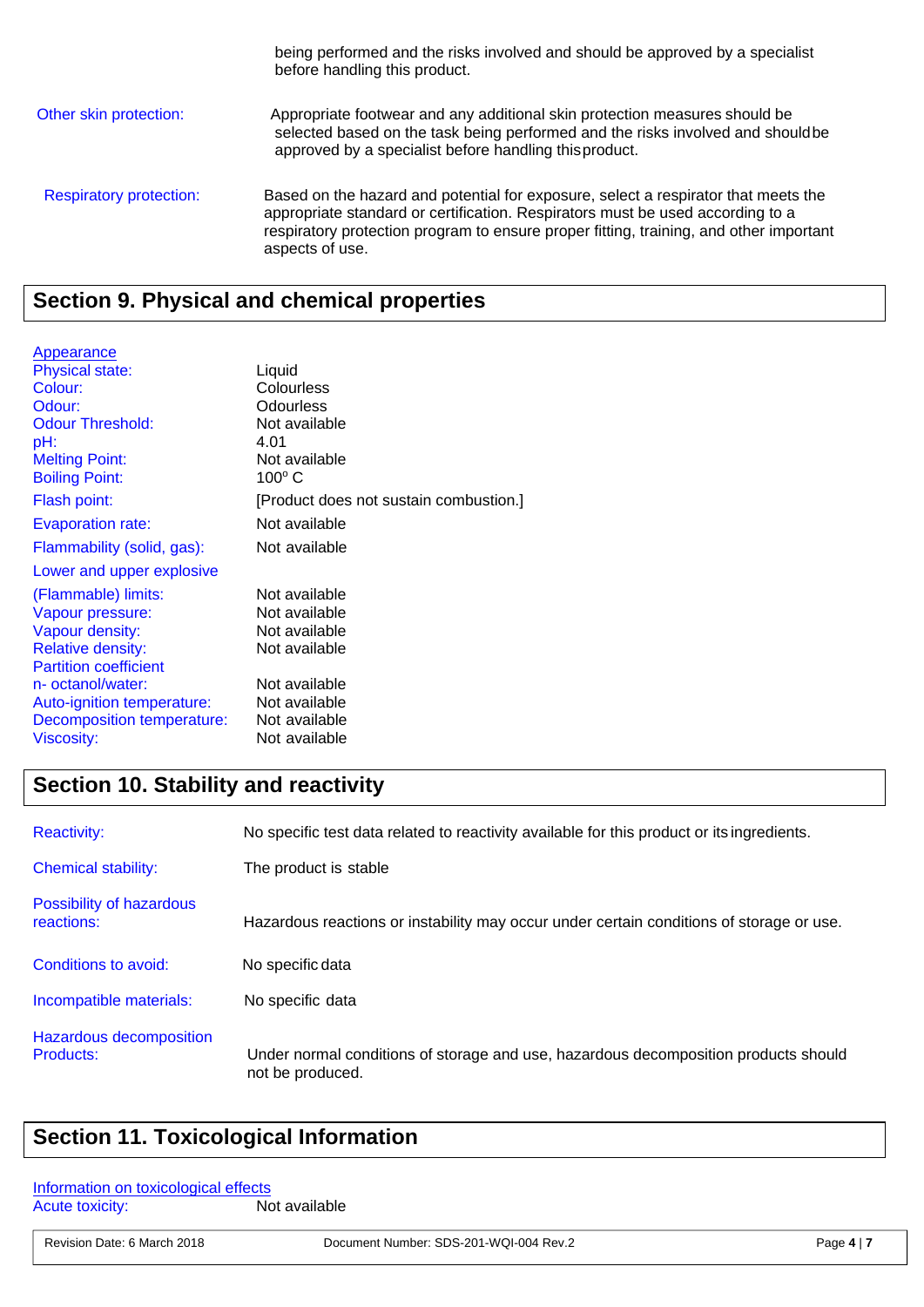| Irritation/Corrosion:                              | Not available                                                                            |
|----------------------------------------------------|------------------------------------------------------------------------------------------|
| Sensitization:                                     | Not available                                                                            |
| Mutagenicity:                                      | Not available                                                                            |
| Carcinogenicity:                                   | Not available                                                                            |
| <b>Reproductive toxicity:</b>                      | Not available                                                                            |
| Teratogenicity:                                    | Not available                                                                            |
| Specific target organ                              |                                                                                          |
| toxicity (single exposure):                        | Not available                                                                            |
| Specific target organ                              |                                                                                          |
| toxicity (repeated exposure):                      | Not available                                                                            |
| <b>Aspiration hazard:</b>                          | Not available                                                                            |
| Information on the likely                          |                                                                                          |
| routes of exposure:                                | Not available                                                                            |
|                                                    |                                                                                          |
| Potential acute effects:                           |                                                                                          |
| Eye contact:                                       | No known significant effects or critical hazards                                         |
| Inhalation:                                        | No known significant effects or critical hazards                                         |
| Skin contact:                                      | No known significant effects or critical hazards                                         |
| Ingestion:                                         | No known significant effects or critical hazards                                         |
|                                                    |                                                                                          |
|                                                    | Symptoms related to the physical, chemical and toxicological characteristics             |
| Eye contact:                                       | No specific data                                                                         |
| Inhalation:                                        | No specific data                                                                         |
| Skin contact:                                      | No specific data                                                                         |
| Ingestion:                                         | No specific data                                                                         |
|                                                    |                                                                                          |
|                                                    | Delayed and immediate effects and also chronic effects from short and long term exposure |
| Short term exposure<br><b>Potential immediate:</b> |                                                                                          |
| effects:                                           | Not available                                                                            |
|                                                    | Not available                                                                            |
| Potential delayed effects:                         |                                                                                          |
| Long term exposure                                 |                                                                                          |
| <b>Potential immediate:</b>                        | Not available                                                                            |
| effects                                            |                                                                                          |
| Potential delayed effects:                         | Not available                                                                            |
|                                                    |                                                                                          |
| Potential chronic health effects: Not available    |                                                                                          |
| General:                                           | No known significant effects or critical hazards                                         |
| Carcinogenicity:                                   | No known significant effects or critical hazards                                         |
| Mutagenicity:                                      | No known significant effects or critical hazards                                         |
| Teratogenicity:                                    | No known significant effects or critical hazards                                         |
| <b>Developmental effects:</b>                      | No known significant effects or critical hazards                                         |
| Fertility effects:                                 | No known significant effects or critical hazards                                         |
|                                                    |                                                                                          |
| <b>Numerical measures of toxicity</b>              |                                                                                          |
| Acute toxicity estimates:                          | Not available                                                                            |
|                                                    |                                                                                          |
|                                                    |                                                                                          |

# **Section 12. Ecological information**

| <b>Toxicity:</b>                                                            | Not available                                     |
|-----------------------------------------------------------------------------|---------------------------------------------------|
| Persistence/degradability:                                                  | Not available                                     |
| Bio accumulative potential:                                                 | Not available                                     |
| Mobility in soil<br>Soil/water<br>partition coefficient (K <sub>oc</sub> ): | Not available                                     |
| Other adverse effects:                                                      | No known significant effects or critical hazards. |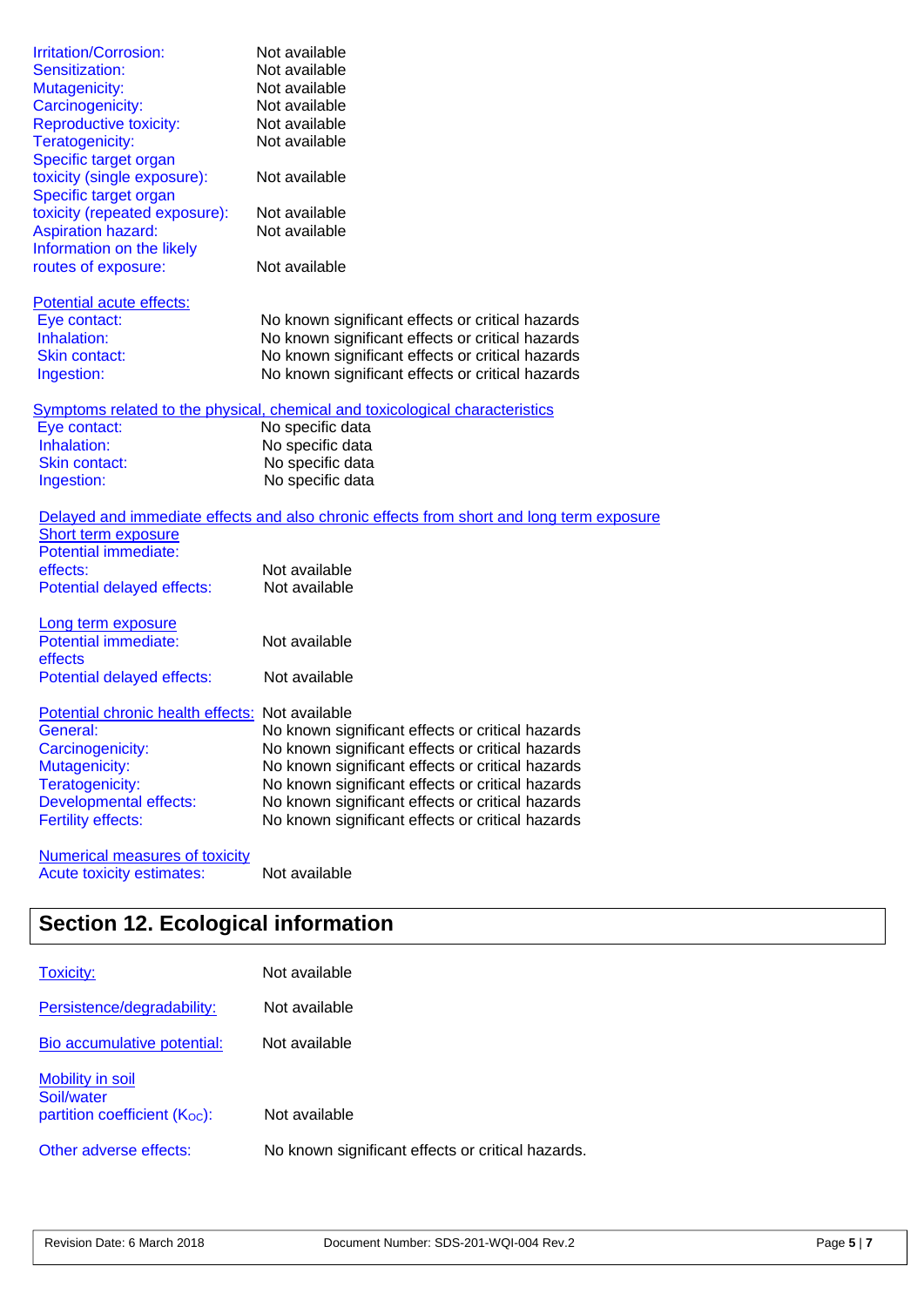# **Section 13. Disposal consideration**

Disposal methods:The generation of waste should be avoided or minimized wherever possible. Disposal of this product, solutions and any by-products should at all times comply with the requirements of environmental protection and waste disposal legislation and any regional local authority requirements. Dispose of surplus and non- recyclable products via a licensed waste disposal contractor. Waste should not be disposed of untreated to the sewer unless fully compliant with the requirements of all authorities with jurisdiction. Incineration or landfill should only be considered when recycling is not feasible. This material and its container must be disposed of in a safe way. Empty containers or liners may retain some product residues. Avoid dispersal of spilled material and runoff and contact with soil, waterways, drains and sewers.

### **Section 14. Transport information**

|                                      | <b>UN</b>      | <b>IMDG</b>    | <b>IATA</b>    |
|--------------------------------------|----------------|----------------|----------------|
| <b>UN</b> number                     | Not regulated. | Not regulated. | Not regulated. |
| <b>UN proper</b><br>shipping name    |                |                |                |
| <b>Transport hazard</b><br>class(es) |                |                |                |
| Packing group                        |                |                |                |
| Environmental<br>hazards             | No.            | No.            | No.            |
| <b>Additional information -</b>      |                |                |                |

Special precautions for user: Transport within user's premises: always transport in closed containers that are upright and secure. Ensure that persons transporting the product know what to do in the event of an accident or spillage.

# **Section 15. Regulatory information**

Safety, health and environmental regulations/legislation specific for the substance or mixture.

| International Inventories: |          |
|----------------------------|----------|
| <b>USINV</b>               | Complies |
| <b>CANINV</b>              | Complies |
| <b>EINECS/ELINCS</b>       | Complies |
| <b>ENCS</b>                | Complies |
| <b>IECSC</b>               | Complies |
| <b>KECL</b>                | Complies |
| <b>PICCS</b>               | Complies |
| <b>AICS</b>                | Complies |
|                            |          |

### Key of abbreviation:

USINV / TSCA: United States Toxic Substanc3es Control Act Section 8(b) Inventory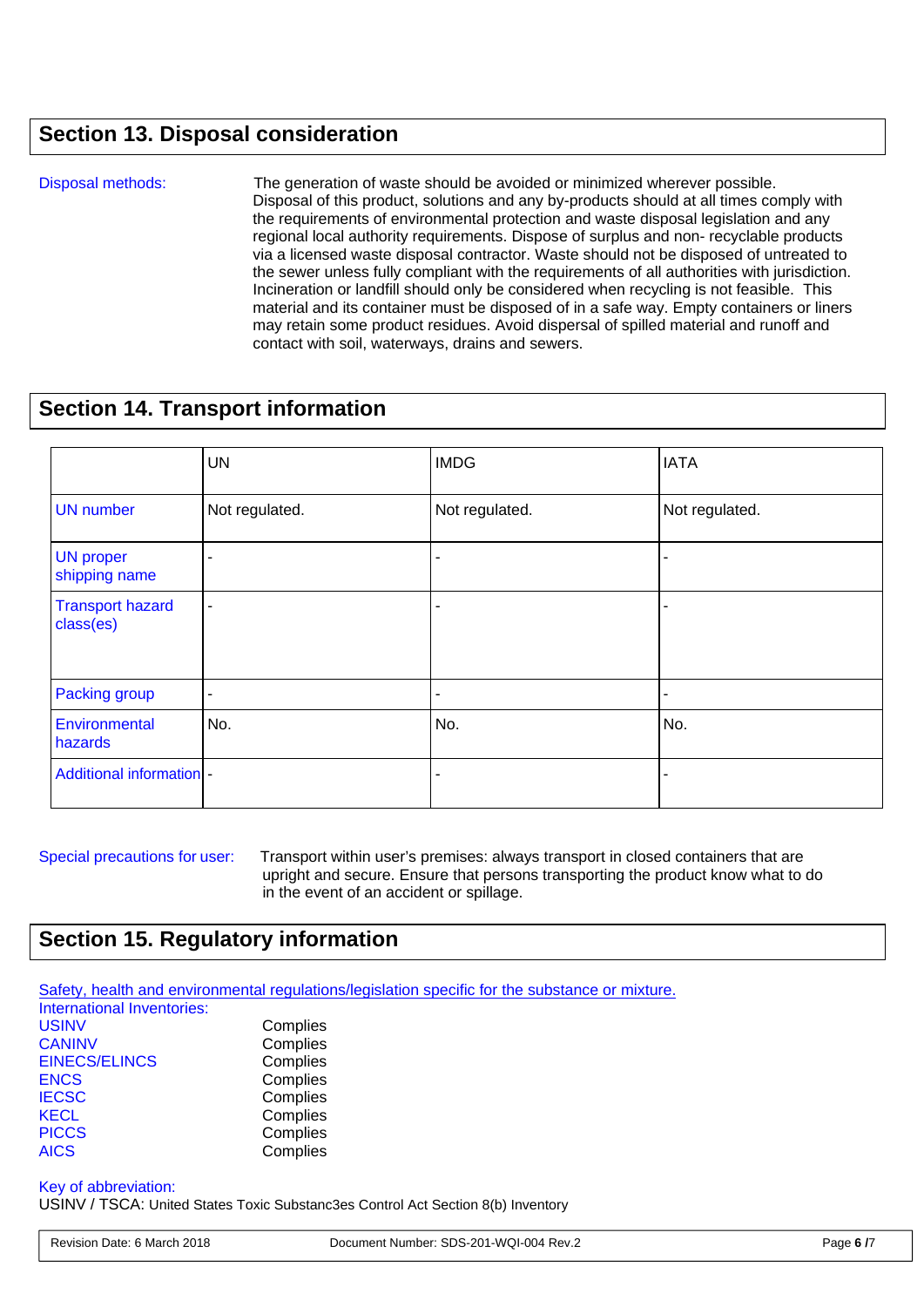CANINV / DSL/NDSL: Canadian Domestic Substances List/Non-Domestic Substances List EINECS/ELINCS: European Inventory of Existing Commercial Chemical Substances/EU List of Notified Chemical Substances ENCS: Japanese Existing and New Chemical Substances IECSC: Chinese Inventory of Existing Chemical Substances KECL: Korean Existing and Evaluated Chemical Substances PICCS: Philippines Inventory of Chemical and Chemical Substances AICS: Australian Inventory of Chemical Substances

#### Chemical safety assessment:

A chemical safety assessment according to regulation (EC) No: 1907/2006 is not required.

# **Section 16. Other information**

#### History**:**

Date of issue: 6 March 2018

| Key of abbreviation: | <b>ATE: Acute Toxicity Estimate</b>                                                                                                                      |
|----------------------|----------------------------------------------------------------------------------------------------------------------------------------------------------|
|                      | <b>BCF: Bioconcentration Factor</b>                                                                                                                      |
|                      | GHS: Globally harmonized System of classification and labelling of chemicals                                                                             |
|                      | IATA: International Air Transport Association                                                                                                            |
|                      | IBC= Intermediate Bulk Container                                                                                                                         |
|                      | <b>IMDG</b> International maritime Dangerous goods                                                                                                       |
|                      | LogPow = logarithm of the octanol/water partition coefficient                                                                                            |
|                      | MARPOL = International Convention for the Prevention of Pollution From Ships, 1973 as<br>modified by the Protocol of 1978. ("Marpol" = marine pollution) |
|                      | $UN = United Nations$                                                                                                                                    |

#### Notice to reader:

To the best of our knowledge, the information contained herein is accurate. However, neither the above- named supplier, nor any of its subsidiaries, assumes any liability whatsoever for the accuracy or completeness of the information contained herein.

Final determination of suitability of any material is the sole responsibility of the user. All materials may present unknown hazards and should be used with caution. Although certain hazards are described herein, we cannot guarantee that these are the only hazards that exist.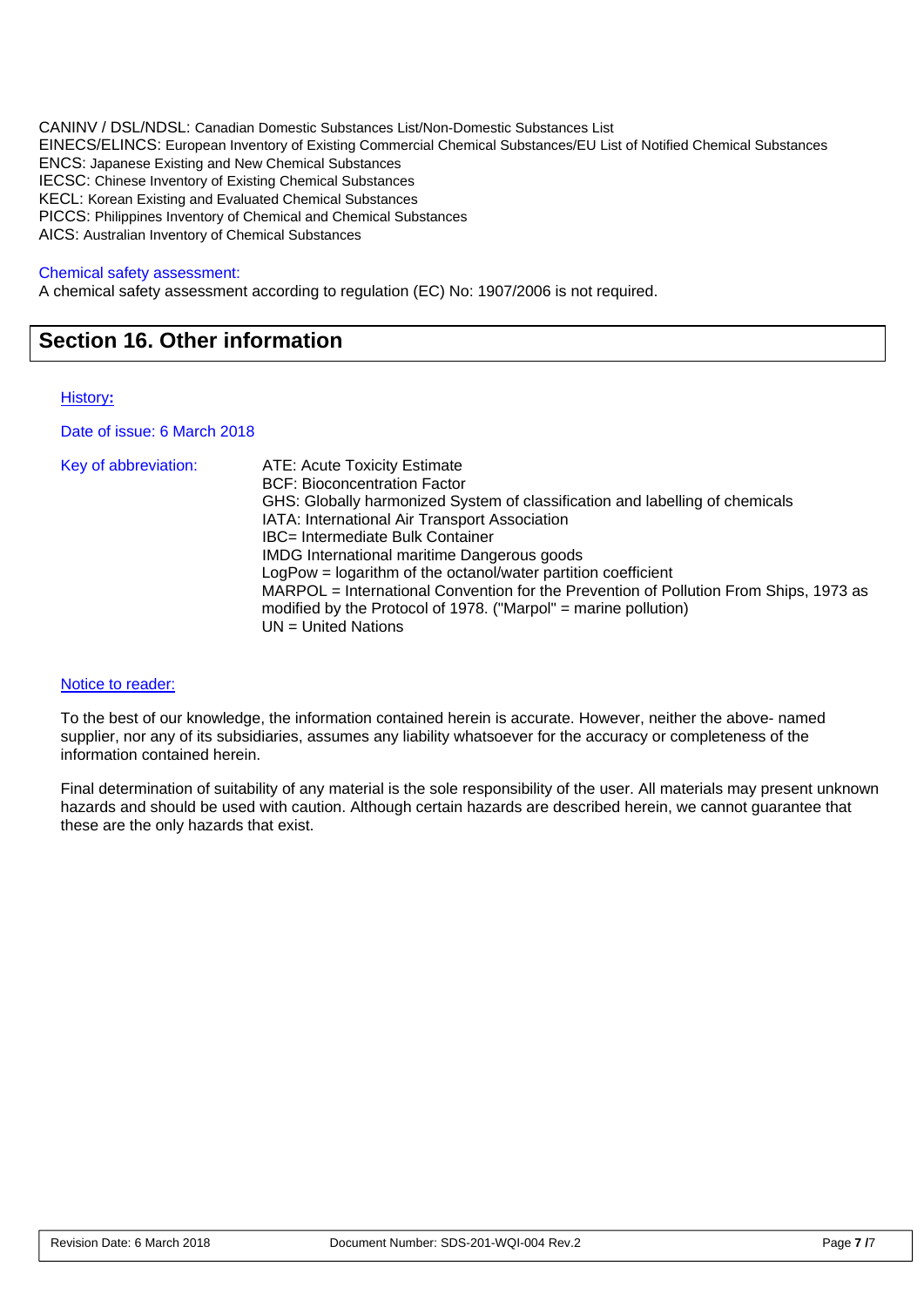

# **SAFETY DATA SHEET**

# **Section 1. Product and Company Identification**

| <b>Product Name:</b>     | 525-686, 500-686, 560-686 (pH 6.86 buffer solution)                                                                                 |
|--------------------------|-------------------------------------------------------------------------------------------------------------------------------------|
| Product code:            | 3999960019, 399996030, 3999960140                                                                                                   |
| Recommended use:         | For laboratory and Industrial use                                                                                                   |
| Manufacturer / Supplier: | Horiba Instruments (Singapore) Pte Ltd<br>83 Science Park Drive, #02-02A, The Curie<br>Singapore-118258<br>Contact No: +65 69089660 |

# **Section 2. Hazard identification**

#### Classification of the Substance or Mixture: Mixture

The mixture is classified as not hazardous according to regulation (EC) 1272/2008, Globally Harmonized System (GHS)

| <b>GHS Label elements:</b>               |                                                                             |
|------------------------------------------|-----------------------------------------------------------------------------|
| Signal word:<br><b>Hazard statement:</b> | No Signal word<br>No Known significant effects or critical hazards          |
| <b>Precautionary statements:</b>         |                                                                             |
| General:                                 | Do not handle until all safety precautions have been read and<br>understood |
| Other hazards which do                   |                                                                             |
| not result in classification:            | None known                                                                  |

# **Section 3. Composition/ information on ingredients**

**Mixture** 

### CAS Numbers other identifiers:

| Ingredients                    | <b>CAS Number</b> | Percentage |
|--------------------------------|-------------------|------------|
| Potassium Dihydrogen Phosphate | 7778-77-0         | $< 1\%$    |
| Disodium Hydrogen Phosphate    | 7558-79-4         | $1\%$      |
| Water                          | 7732-18-5         | >98%       |

*This product contains <0.01% other ingredient, not required to be listed as it is not hazardous to health and environment.* 

*The exact percentage of composition has been withheld as a trade secret*

Chemical formula: Not applicable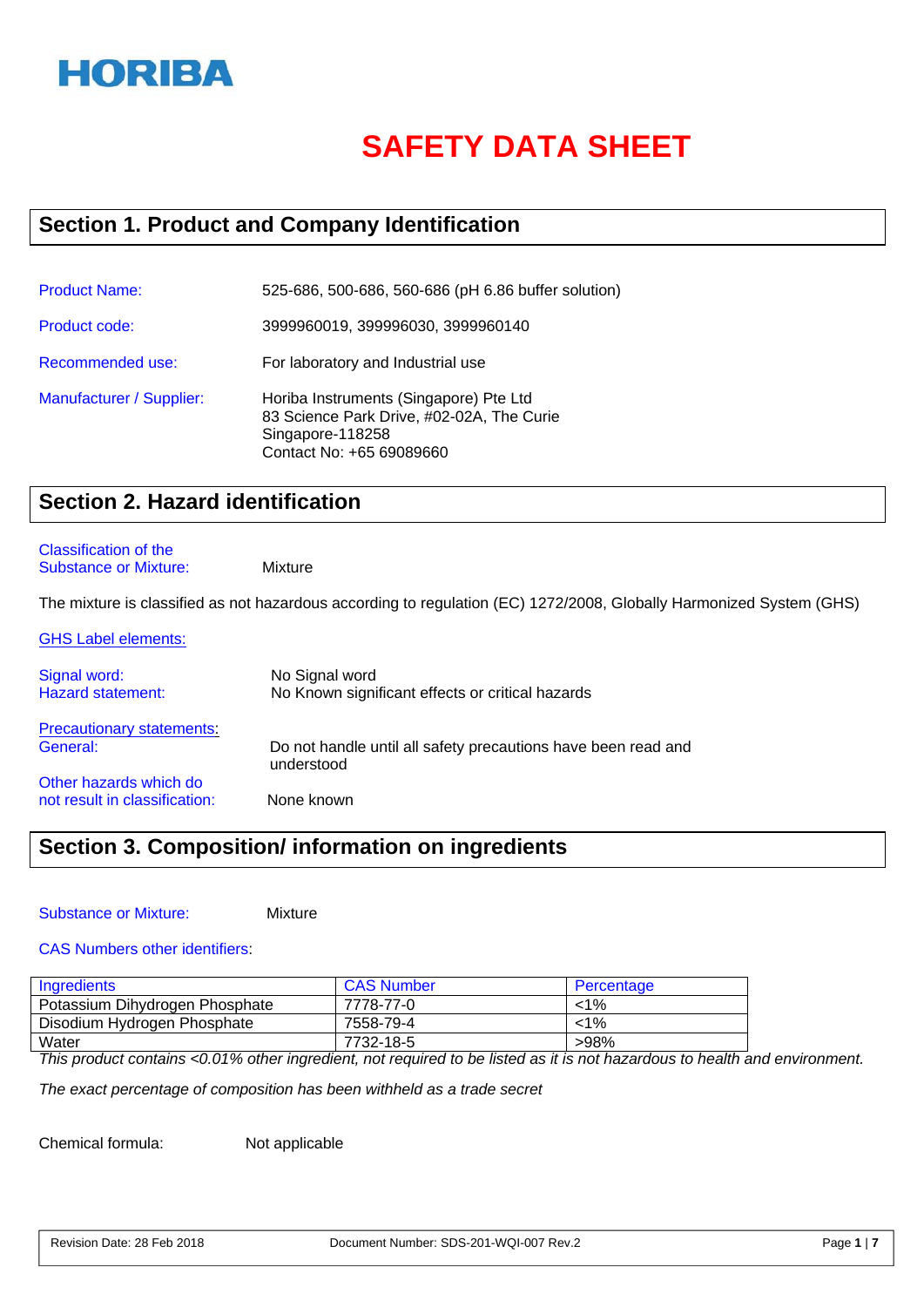# **Section 4. First Aid Measures**

| Description of necessary first aid measures |                                                                                                                                                                                                                                                                                                                                           |
|---------------------------------------------|-------------------------------------------------------------------------------------------------------------------------------------------------------------------------------------------------------------------------------------------------------------------------------------------------------------------------------------------|
| Eye contact:                                | Immediately flush eyes with plenty of water, occasionally lifting the upper and lower<br>eyelids. Remove any contact lenses. Get medical attention if irritation occurs.                                                                                                                                                                  |
| Inhalation:                                 | Remove victim to fresh air and keep at rest in a position comfortable for breathing. Get<br>medical attention if symptoms occur.                                                                                                                                                                                                          |
| <b>Skin contact:</b>                        | Flush contaminated skin with plenty of water. Remove contaminated clothing and<br>shoes. Get medical attention if symptoms occur.                                                                                                                                                                                                         |
| Ingestion:                                  | Clean mouth with water. Remove victim to fresh air and keep at rest in a position<br>comfortable for breathing. If material has been swallowed and the person is conscious,<br>give small quantities of water to drink. Do not induce vomiting unless directed to do so<br>by medical personnel. Get medical attention if symptoms occur. |

Most important symptoms/effects, both acute and delayed

Potential acute health effects: No known significant effects or critical hazards Over-exposure signs/symptoms: No specific data available

Indication of immediate medical attention and special treatment needed, if necessary<br>Notes to physician: Treat symptomatically. Contact poison treatment spe Treat symptomatically. Contact poison treatment specialist immediately if large quantities have been ingested or inhaled.

See toxicological information (Section 11)

# **Section 5. Firefighting Measures**

#### Extinguishing Media

| Suitable extinguishing media:<br>Unsuitable extinguishing | Use an extinguishing agent suitable for the surrounding fire.                                                                                                               |  |
|-----------------------------------------------------------|-----------------------------------------------------------------------------------------------------------------------------------------------------------------------------|--|
| media:<br>Specific hazards arising                        | None Known.                                                                                                                                                                 |  |
| From the chemical:                                        | In a fire or if heated, a pressure increase will occur and the container may burst.                                                                                         |  |
| <b>Hazardous thermal</b><br>decomposition products:       | No Specific data                                                                                                                                                            |  |
| Special protective actions<br>for Fire-fighters:          | Promptly isolate the scene by removing all persons from the incident if there is fire.<br>No action shall be taken involving any personal risk or without suitable training |  |
| <b>Special protective</b><br>equipment for fire-fighters: | Fire-fighters should wear appropriate protective equipment and self-contained breathing<br>apparatus with a full face-piece operated in positive pressure mode.             |  |

# **Section 6. Accidental release Measures**

Personal precautions, protective equipment and emergency procedures

|                           | For non-emergency personnel: No action shall be taken involving any personal risk or without suitable training. Evacuate<br>surrounding areas. Keep unnecessary and unprotected personnel from entering. Do not<br>touch or walk through spilled material |
|---------------------------|-----------------------------------------------------------------------------------------------------------------------------------------------------------------------------------------------------------------------------------------------------------|
| For emergency responders: | If specialized clothing is required to deal with the spillage, take note of any information in<br>section 8 on suitable and unsuitable materials. See also the information in "For non-<br>emergency personnel"                                           |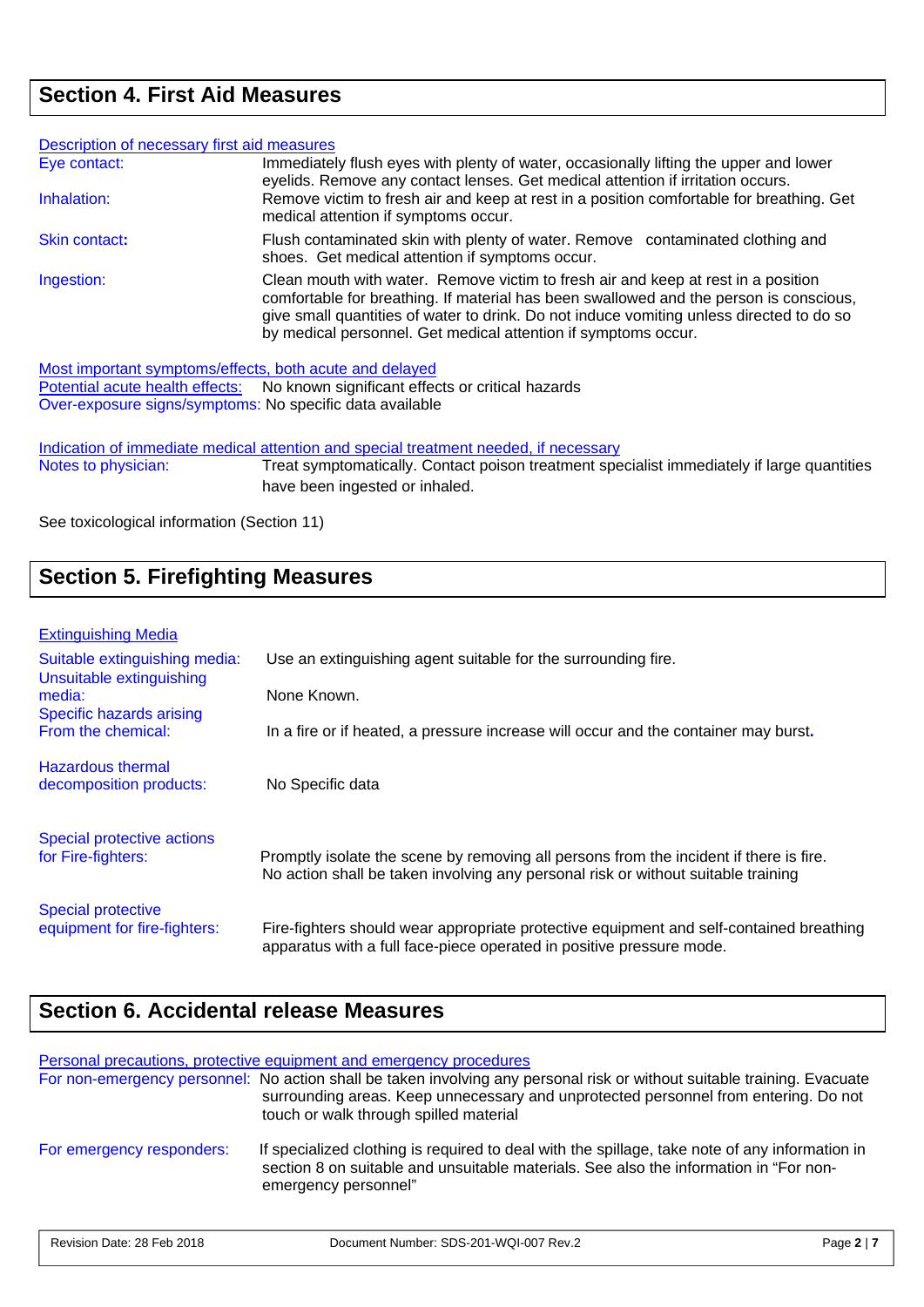| Environmental precautions: | Avoid dispersal of spilled material and runoff and contact with soil, waterways, drains and |
|----------------------------|---------------------------------------------------------------------------------------------|
|                            | sewers. Inform the relevant authorities if the product has caused environmental pollution   |
|                            | (sewers, water ways, soil and air                                                           |
|                            |                                                                                             |

Methods and material for containment and cleaning up:

Method for Containment: Prevent further leakage or spillage if safe to do so.

Methods of cleaning up: Soak up with inert absorbent material. Pick up and transfer to properly labelled containers.

# **Section 7. Handling and storage**

| Precautions for safe handling<br><b>Protective measures:</b>     | Put on appropriate personal protective equipment (see Section 8).                                                                                                                                                                                                                                                                                                                                                                                                                                            |  |
|------------------------------------------------------------------|--------------------------------------------------------------------------------------------------------------------------------------------------------------------------------------------------------------------------------------------------------------------------------------------------------------------------------------------------------------------------------------------------------------------------------------------------------------------------------------------------------------|--|
| Advice on general<br>occupational hygiene:                       | Eating, drinking and smoking should be prohibited in areas where this material is handled,<br>stored and processed. Workers should wash hands and face before eating, drinking and<br>smoking. Remove contaminated clothing and protective equipment before entering eating<br>areas.                                                                                                                                                                                                                        |  |
| Conditions for safe storage,<br>including any incompatibilities: | Store in accordance with local regulations. Store in original container protected from<br>direct sunlight in a dry, cool and well-ventilated area, away from incompatible materials<br>(see Section 10) and food and drink. Keep container tightly closed and sealed until ready<br>for use. Containers that have been opened must be carefully resealed and kept upright to<br>prevent leakage. Do not store in unlabelled containers. Use appropriate containment to<br>avoid environmental contamination. |  |

# **Section 8. Exposure controls/personal protection**

| <b>Control parameters</b>                           |                                                                                                                                                                                                                                                                                                                                                                                                                                                                                                           |                 |
|-----------------------------------------------------|-----------------------------------------------------------------------------------------------------------------------------------------------------------------------------------------------------------------------------------------------------------------------------------------------------------------------------------------------------------------------------------------------------------------------------------------------------------------------------------------------------------|-----------------|
| Occupational exposure limits:                       | None                                                                                                                                                                                                                                                                                                                                                                                                                                                                                                      |                 |
|                                                     | Appropriate engineering controls: Good general ventilation should be sufficient to control worker exposure to airborne<br>contaminants.<br>Environmental exposure controls: Emissions from ventilation or work process equipment should be checked to<br>ensure they comply with the requirements of environmental protection legislation.<br>In some cases, fume scrubbers, filters or engineering modifications to the process<br>equipment will be necessary to reduce emissions to acceptable levels. |                 |
| Individual protection measures<br>Hygiene measures: | Wash hands, forearms and face thoroughly after handling chemical products, before<br>eating, smoking and using the lavatory and at the end of the working period. Appropriate<br>techniques should be used to remove potentially contaminated clothing. Wash<br>contaminated clothing before reusing. Ensure that eyewash stations and safety showers<br>are close to the workstation location.                                                                                                           |                 |
| Eye/face protection:                                | Safety eyewear complying with an approved standard should be used when a risk<br>assessment indicates this is necessary to avoid exposure to liquid splashes, mists,<br>gases or dusts. If contact is possible, the following protection should be worn, unless<br>the assessment indicates a higher degree of protection: safety glasses with side-<br>shields.                                                                                                                                          |                 |
| <b>Skin protection</b><br>Hand protection:          | Chemical-resistant, impervious gloves complying with an approved standard should be<br>worn at all times when handling chemical products if a risk assessment indicates this is<br>necessary.                                                                                                                                                                                                                                                                                                             |                 |
| <b>Body protection:</b>                             | Personal protective equipment for the body should be selected based on the task                                                                                                                                                                                                                                                                                                                                                                                                                           |                 |
| Revision Date: 28 Feb 2018                          | Document Number: SDS-201-WQI-007 Rev.2                                                                                                                                                                                                                                                                                                                                                                                                                                                                    | Page $3 \mid 7$ |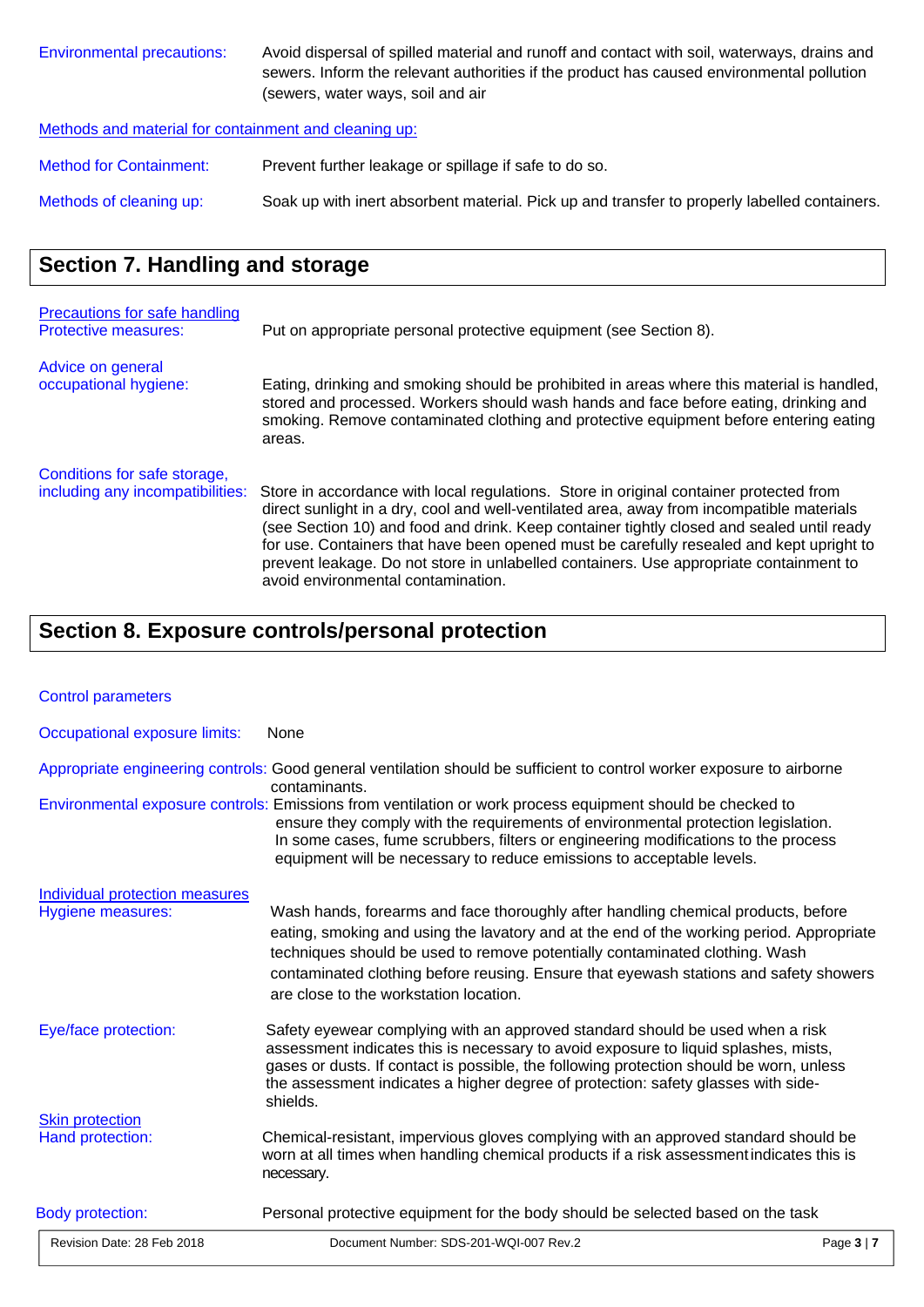handling this product. Other skin protection: Appropriate footwear and any additional skin protection measures should be selected based on the task being performed and the risks involved and should be approved by a specialist before handling this product. Respiratory protection: Based on the hazard and potential for exposure, select a respirator that meets the appropriate standard or certification. Respirators must be used according to a respiratory protection program to ensure proper fitting, training, and other important aspects of use.

being performed and the risks involved and should be approved by a specialist before

### **Section 9. Physical and chemical properties**

| Appearance                   |                                        |
|------------------------------|----------------------------------------|
| <b>Physical state:</b>       | Liquid                                 |
| Colour:                      | Colourless                             |
| Odour:                       | Odourless                              |
| <b>Odour Threshold:</b>      | Not available                          |
| pH:                          | 6.86                                   |
| <b>Melting Point:</b>        | Not available                          |
| <b>Boiling Point:</b>        | $100^\circ$ C                          |
| Flash point:                 | [Product does not sustain combustion.] |
| <b>Evaporation rate:</b>     | Not available                          |
| Flammability (solid, gas):   | Not available                          |
| Lower and upper explosive    |                                        |
| (Flammable) limits:          | Not available                          |
| Vapour pressure:             | Not available                          |
| Vapour density:              | Not available                          |
| <b>Relative density:</b>     | Not available                          |
| <b>Partition coefficient</b> |                                        |
| n- octanol/water:            | Not available                          |
| Auto-ignition temperature:   | Not available                          |
| Decomposition temperature:   | Not available                          |
| <b>Viscosity:</b>            | Not available                          |

# **Section 10. Stability and reactivity**

| <b>Reactivity:</b>                     | No specific test data related to reactivity available for this product or its ingredients |  |
|----------------------------------------|-------------------------------------------------------------------------------------------|--|
| <b>Chemical stability:</b>             | The product is stable                                                                     |  |
| Possibility of hazardous<br>reactions: | Hazardous reactions or instability may occur under certain conditions of storage or use   |  |
| Conditions to avoid:                   | No specific data                                                                          |  |
| Incompatible materials:                |                                                                                           |  |
|                                        | No specific data                                                                          |  |

# **Section 11. Toxicological Information**

| Information on toxicological effects<br><b>Acute toxicity:</b> | Not available |
|----------------------------------------------------------------|---------------|
| <b>Irritation/Corrosion:</b>                                   | Not available |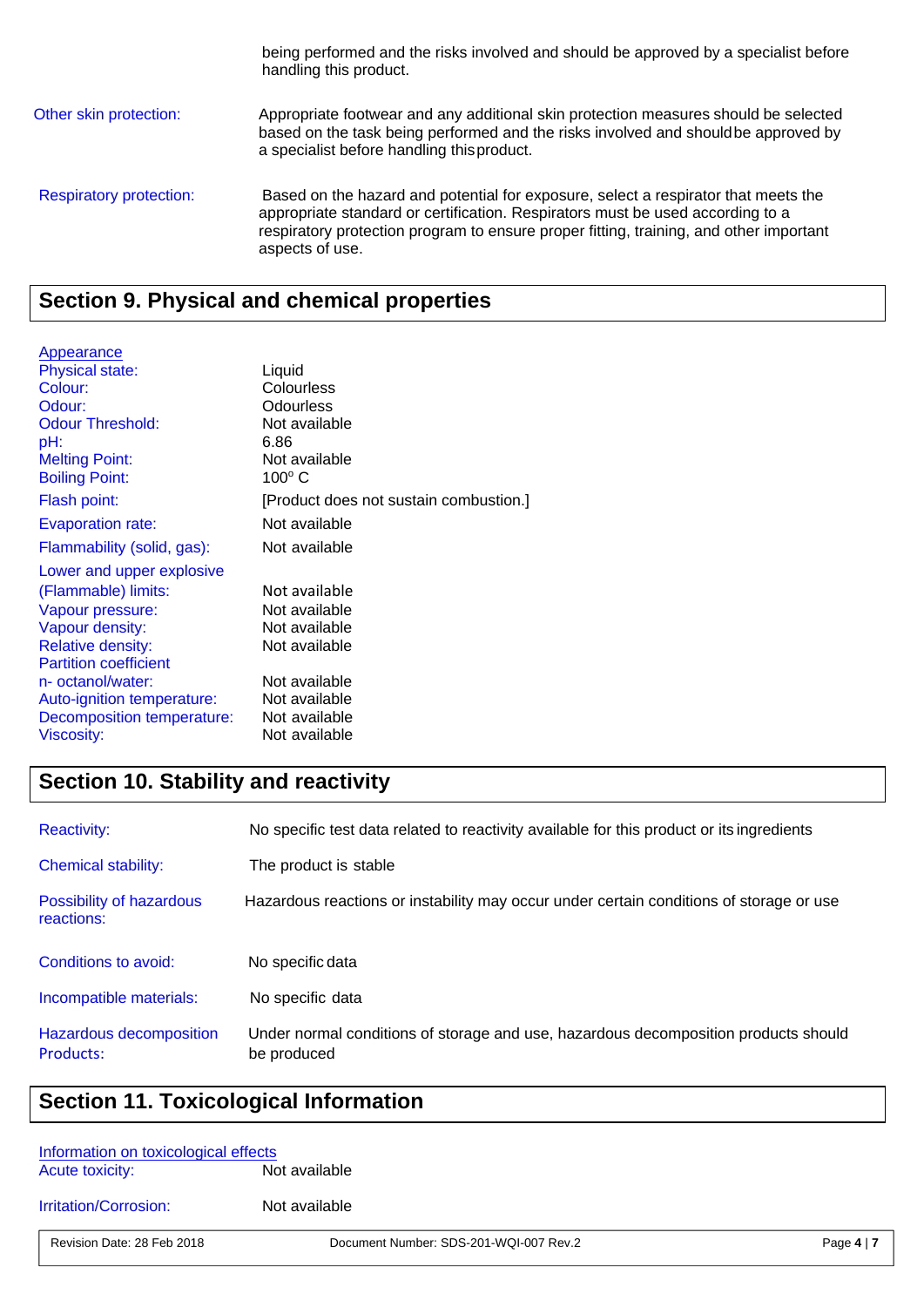| Sensitization:                                                                                                                                                                    | Not available                                                                                                                                                                                                                                                                                                        |
|-----------------------------------------------------------------------------------------------------------------------------------------------------------------------------------|----------------------------------------------------------------------------------------------------------------------------------------------------------------------------------------------------------------------------------------------------------------------------------------------------------------------|
| Mutagenicity:                                                                                                                                                                     | Not available                                                                                                                                                                                                                                                                                                        |
| Carcinogenicity:                                                                                                                                                                  | Not available                                                                                                                                                                                                                                                                                                        |
| <b>Reproductive toxicity:</b>                                                                                                                                                     | Not available                                                                                                                                                                                                                                                                                                        |
| Teratogenicity:                                                                                                                                                                   | Not available                                                                                                                                                                                                                                                                                                        |
| Specific target organ<br>toxicity (single exposure):                                                                                                                              | Not available                                                                                                                                                                                                                                                                                                        |
| Specific target organ:<br>toxicity (repeated exposure):                                                                                                                           | Not available                                                                                                                                                                                                                                                                                                        |
| <b>Aspiration hazard:</b>                                                                                                                                                         | Not available                                                                                                                                                                                                                                                                                                        |
| Information on the likely:<br>routes of exposure                                                                                                                                  | Not available                                                                                                                                                                                                                                                                                                        |
| Potential acute effects:<br>Eye contact:<br>Inhalation:<br><b>Skin contact:</b><br>Ingestion:                                                                                     | No known significant effects or critical hazards<br>No known significant effects or critical hazards<br>No known significant effects or critical hazards<br>No known significant effects or critical hazards                                                                                                         |
| Eye contact:<br>Inhalation:                                                                                                                                                       | Symptoms related to the physical, chemical and toxicological characteristics<br>No specific data.<br>No specific data.                                                                                                                                                                                               |
| Skin contact:<br>Ingestion:                                                                                                                                                       | No specific data.<br>No specific data.                                                                                                                                                                                                                                                                               |
|                                                                                                                                                                                   | Delayed and immediate effects and also chronic effects from short and long term exposure                                                                                                                                                                                                                             |
| <b>Short term exposure</b><br><b>Potential immediate:</b><br>effects:<br>Potential delayed effects:                                                                               | Not available<br>Not available                                                                                                                                                                                                                                                                                       |
| Long term exposure<br><b>Potential immediate:</b>                                                                                                                                 | Not available                                                                                                                                                                                                                                                                                                        |
| effects<br>Potential delayed effects:                                                                                                                                             | Not available                                                                                                                                                                                                                                                                                                        |
| Potential chronic health effects: Not available<br>General:<br>Carcinogenicity:<br>Mutagenicity:<br>Teratogenicity:<br><b>Developmental effects:</b><br><b>Fertility effects:</b> | No known significant effects or critical hazards<br>No known significant effects or critical hazards<br>No known significant effects or critical hazards<br>No known significant effects or critical hazards<br>No known significant effects or critical hazards<br>No known significant effects or critical hazards |
| Numerical measures of toxicity<br>Acute toxicity estimates:                                                                                                                       | Not available                                                                                                                                                                                                                                                                                                        |

| <b>Section 12. Ecological information</b> |               |  |
|-------------------------------------------|---------------|--|
|                                           |               |  |
| <b>Toxicity:</b>                          | Not available |  |
| Persistence/degradability:                | Not available |  |
| Bio accumulative potential:               | Not available |  |

Revision Date: 28 Feb 2018 Document Number: SDS-201-WQI-007 Rev.2 Page **5** | **7**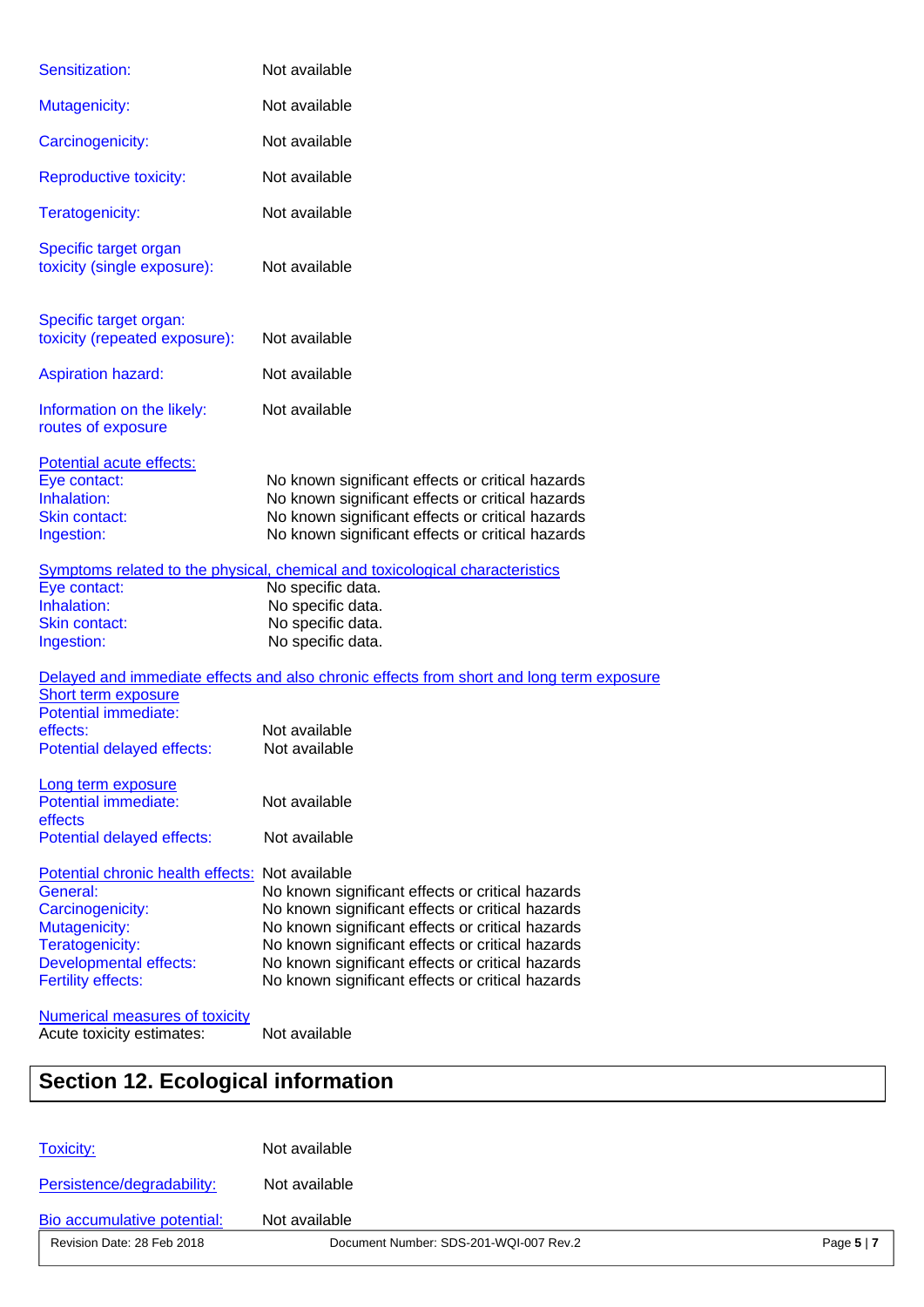| Mobility in soil<br>Soil/water |                                                   |
|--------------------------------|---------------------------------------------------|
| partition coefficient (Koc):   | Not available                                     |
| Other adverse effects:         | No known significant effects or critical hazards. |

### **Section 13. Disposal consideration**

#### Disposal methods:The generation of waste should be avoided or minimized wherever possible. Disposal of this product, solutions and any by-products should at all times comply with the requirements of environmental protection and waste disposal legislation and any regional local authority requirements. Dispose of surplus and non- recyclable products via a licensed waste disposal contractor. Waste should not be disposed of untreated to the sewer unless fully compliant with the requirements of all authorities with jurisdiction. Incineration or landfill should only be considered when recycling is not feasible. This material and its container must be disposed of in a safe way. Empty containers or liners may retain some product residues. Avoid dispersal of spilled material and runoff and contact with soil, waterways, drains and sewers.

### **Section 14. Transport information**

|                                      | <b>UN</b>      | <b>IMDG</b>    | <b>IATA</b>    |
|--------------------------------------|----------------|----------------|----------------|
| <b>UN</b> number                     | Not regulated. | Not regulated. | Not regulated. |
| <b>UN proper</b><br>shipping name    |                |                |                |
| <b>Transport hazard</b><br>class(es) | $\blacksquare$ |                |                |
| Packing group                        |                |                |                |
| Environmental<br>hazards             | No.            | No.            | No.            |
| <b>Additional information -</b>      |                |                |                |

Special precautions for user: Transport within user's premises: always transport in closed containers that are upright and secure. Ensure that persons transporting the product know what to do in the event of an accident or spillage.

# **Section 15. Regulatory information**

| Safety, health and environmental regulations/legislation specific for the substance or mixture. |
|-------------------------------------------------------------------------------------------------|
|-------------------------------------------------------------------------------------------------|

| International Inventories: |          |
|----------------------------|----------|
| <b>USINV</b>               | Complies |
| <b>CANINV</b>              | Complies |
| <b>EINECS/ELINCS</b>       | Complies |
| <b>ENCS</b>                | Complies |
| <b>IECSC</b>               | Complies |
| <b>KECL</b>                | Complies |
|                            |          |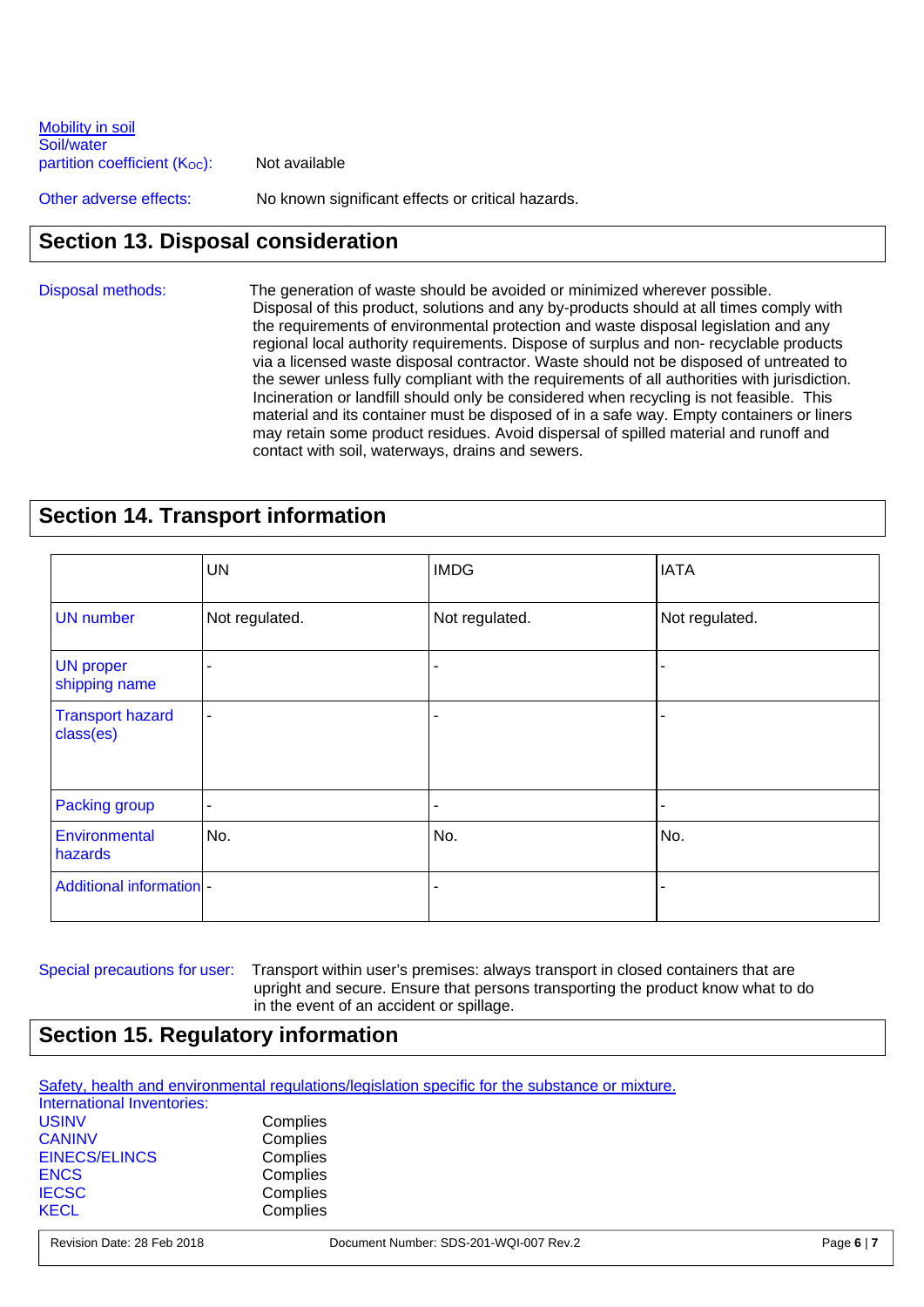| <b>PICCS</b> | Complies |
|--------------|----------|
| AICS         | Complies |

#### Key of abbreviation:

USINV / TSCA: United States Toxic Substanc3es Control Act Section 8(b) Inventory CANINV / DSL/NDSL: Canadian Domestic Substances List/Non-Domestic Substances List EINECS/ELINCS: European Inventory of Existing Commercial Chemical Substances/EU List of Notified Chemical Substances ENCS: Japanese Existing and New Chemical Substances IECSC: Chinese Inventory of Existing Chemical Substances KECL: Korean Existing and Evaluated Chemical Substances PICCS: Philippines Inventory of Chemical and Chemical Substances AICS: Australian Inventory of Chemical Substances

#### Chemical safety assessment:

A chemical safety assessment according to regulation (EC) No: 1907/2006 is not required.

### **Section 16. Other information**

#### History**:**

Date of issue: 28 Feb 2018

| Key of abbreviations: | <b>ATE: Acute Toxicity Estimate</b>                                                                                                                      |
|-----------------------|----------------------------------------------------------------------------------------------------------------------------------------------------------|
|                       | <b>BCF: Bioconcentration Factor</b>                                                                                                                      |
|                       | GHS: Globally harmonized Syatem of classification and labelling of chemicals                                                                             |
|                       | IATA: International Air Transport Association                                                                                                            |
|                       | <b>IBC= Intermediate Bulk Container</b>                                                                                                                  |
|                       | <b>IMDG</b> International maritime Dangerous goods                                                                                                       |
|                       | $LogPow = logarithm$ of the octanol/water partition coefficient                                                                                          |
|                       | MARPOL = International Convention for the Prevention of Pollution From Ships, 1973 as<br>modified by the Protocol of 1978. ("Marpol" = marine pollution) |
|                       | $UN = United Nations$                                                                                                                                    |

#### Notice to reader:

To the best of our knowledge, the information contained herein is accurate. However, neither the above- named supplier, nor any of its subsidiaries, assumes any liability whatsoever for the accuracy or completeness of the information contained herein.

Final determination of suitability of any material is the sole responsibility of the user. All materials may present unknown hazards and should be used with caution. Although certain hazards are described herein, we cannot guarantee that these are the only hazards that exist.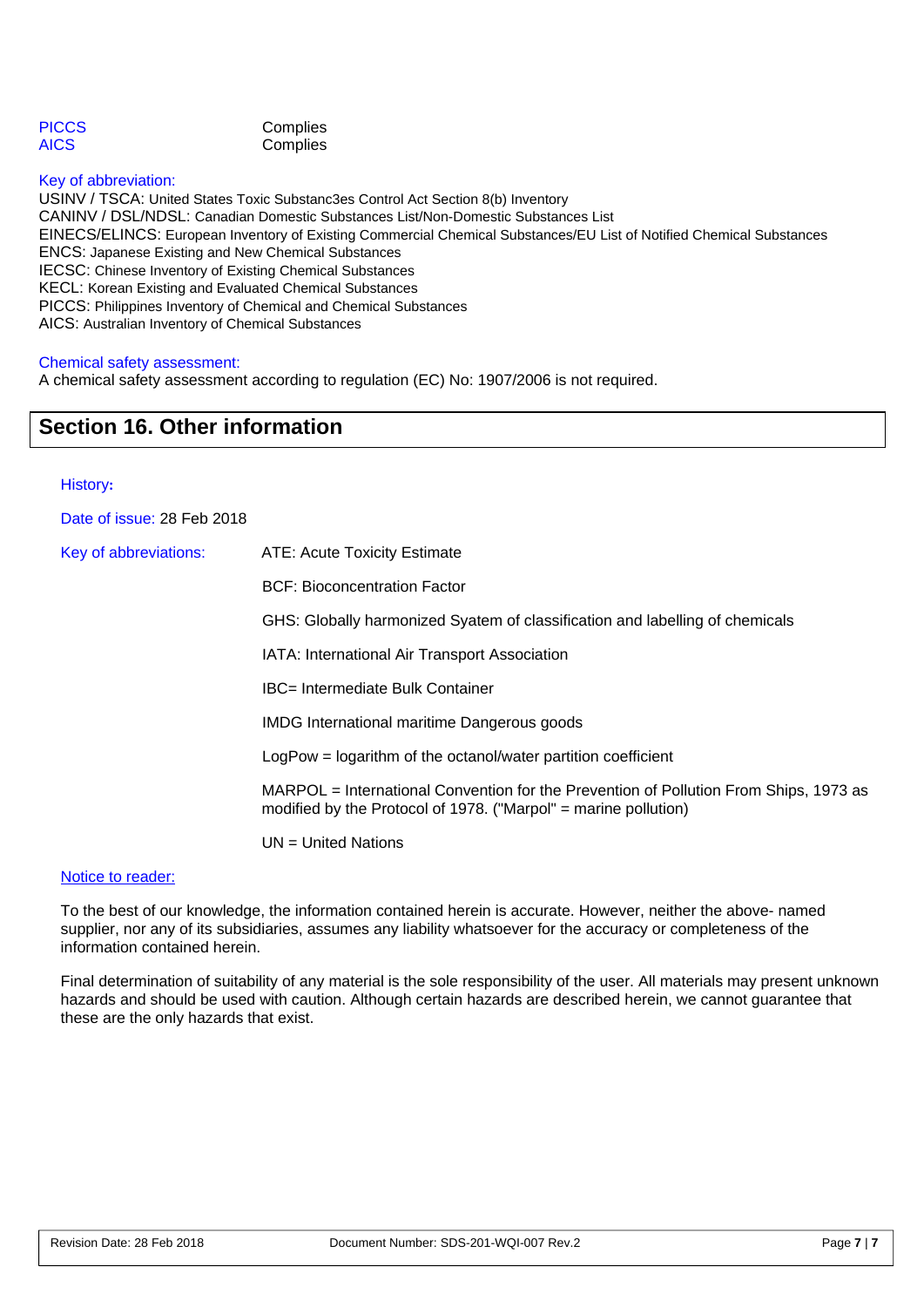

# **SAFETY DATA SHEET**

### **Section 1. Product and Company Identification**

| <b>Product Name:</b>     | 525-9, 500-9, 560-9 (pH 9.18 buffer solution)                                                                                       |
|--------------------------|-------------------------------------------------------------------------------------------------------------------------------------|
| Product code:            | 3999960021, 399996032, 3999960141                                                                                                   |
| Recommended use:         | For laboratory and Industrial use                                                                                                   |
| Manufacturer / Supplier: | Horiba Instruments (Singapore) Pte Ltd<br>83 Science Park Drive, #02-02A, The Curie<br>Singapore-118258<br>Contact No: +65 69089600 |

### **Section 2. Hazard identification**

Classification of the Mixture Substance or Mixture:

The mixture is classified as not hazardous according to regulation (EC) 1272/2008, Globally Harmonized System (GHS)

| <b>GHS Label elements:</b>                              |                                                                          |
|---------------------------------------------------------|--------------------------------------------------------------------------|
| Signal word:<br><b>Hazard statement:</b>                | No Signal word<br>No Known significant effects or critical hazards       |
| <b>Precautionary statements:</b><br>General:            | Do not handle until all safety precautions have been read and understood |
| Other hazards which do<br>not result in classification: | None known                                                               |

### **Section 3. Composition/ information on ingredients**

#### Substance or Mixture: Mixture

#### CAS Numbers other identifiers:

| Ingredients                    | <b>CAS Number</b> | Percentage  |
|--------------------------------|-------------------|-------------|
| Sodium Tetraborate Decahydrate | 1303-96-4         | $< 0.28\%$  |
| Hydrochloric acid 1 M          | 7647-01-0         | $< 0.04 \%$ |
| Water                          | 7732-18-5         | >99.68%     |

*The exact percentage of composition has been withheld as a trade secret*

Chemical formula: Not applicable

### **Section 4. First Aid Measures**

Description of necessary first aid measures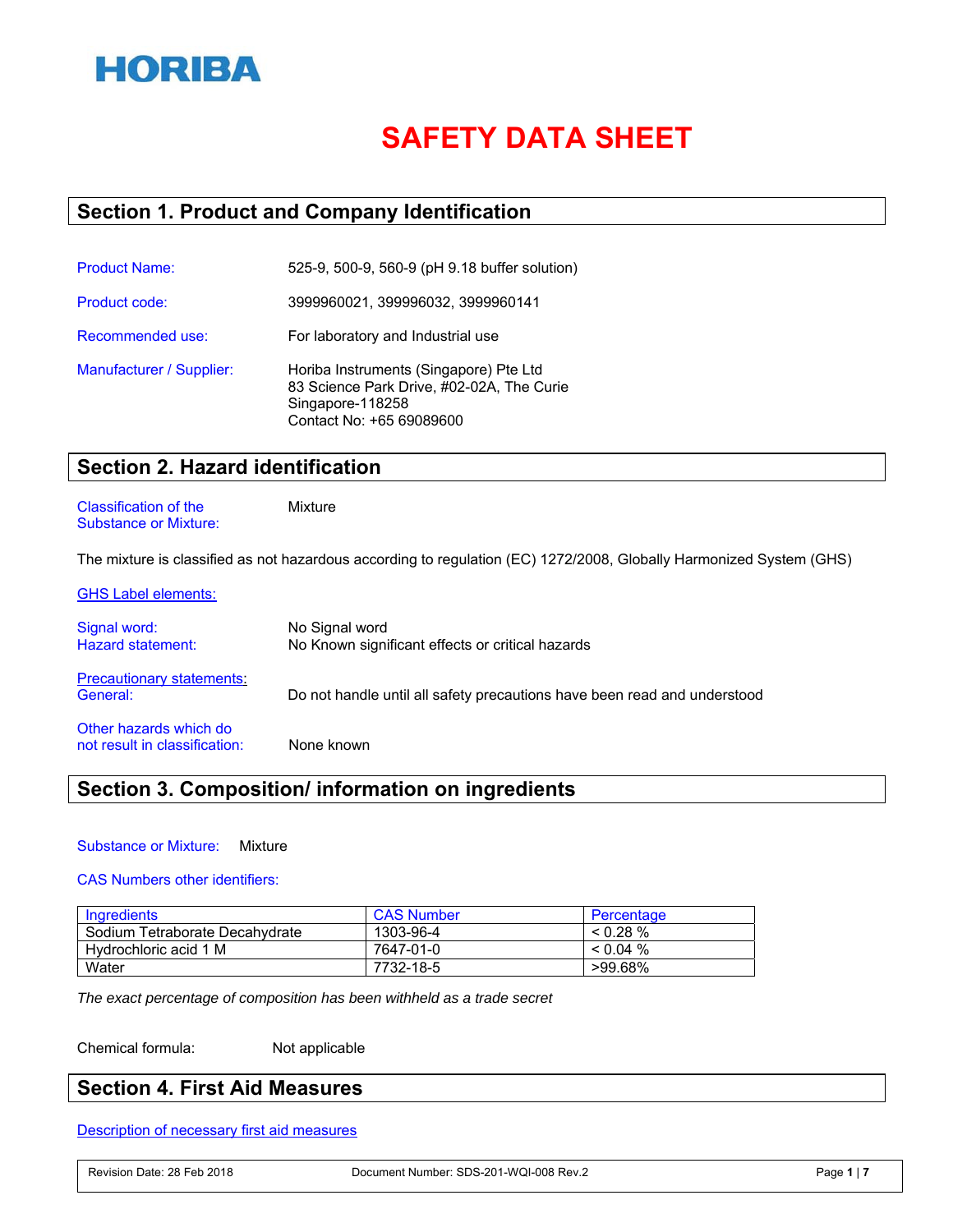| Eye contact:<br>Inhalation: | Immediately flush eyes with plenty of water, occasionally lifting the upper and lower<br>eyelids. Remove any contact lenses. Get medical attention if irritation occurs.<br>Remove victim to fresh air and keep at rest in a position comfortable for breathing. Get<br>medical attention if symptoms occur.                              |
|-----------------------------|-------------------------------------------------------------------------------------------------------------------------------------------------------------------------------------------------------------------------------------------------------------------------------------------------------------------------------------------|
| Skin contact:               | Flush contaminated skin with plenty of water. Remove contaminated clothing and<br>shoes. Get medical attention if symptoms occur.                                                                                                                                                                                                         |
| Ingestion                   | Clean mouth with water. Remove victim to fresh air and keep at rest in a position<br>comfortable for breathing. If material has been swallowed and the person is conscious,<br>give small quantities of water to drink. Do not induce vomiting unless directed to do so<br>by medical personnel. Get medical attention if symptoms occur. |

Most important symptoms/effects, both acute and delayed<br>Potential acute health effects: No known significant effects No known significant effects or critical hazards Over-exposure signs/symptoms: No specific data available

Indication of immediate medical attention and special treatment needed, if necessary Notes to physician: Treat symptomatically. Contact poison treatment specialist immediately if large quantities have been ingested or inhaled.

See toxicological information (Section 11)

### **Section 5. Firefighting Measures**

| <b>Extinguishing Media</b><br>Suitable extinguishing media: | Use an extinguishing agent suitable for the surrounding fire.                                                                                                                |
|-------------------------------------------------------------|------------------------------------------------------------------------------------------------------------------------------------------------------------------------------|
| Unsuitable extinguishing<br>Media:                          | No Information available                                                                                                                                                     |
| Specific hazards arising from<br>the substance or mixture:  | No specific information available                                                                                                                                            |
| <b>Hazardous thermal</b><br>decomposition products:         | No Specific data                                                                                                                                                             |
| Special protective actions<br>for Fire-fighters:            | Promptly isolate the scene by removing all persons from the incident if there is fire.<br>No action shall be taken involving any personal risk or without suitable training. |
| <b>Special protective</b><br>equipment for fire-fighters    | Fire-fighters should wear appropriate protective equipment and self-contained breathing<br>apparatus with a full face-piece operated in positive pressure mode.              |

### **Section 6. Accidental release Measures**

### Personal precautions, protective equipment and emergency procedures For non-emergency personnel: No action shall be taken involving any personal risk or without suitable training. Evacuate surrounding areas. Keep unnecessary and unprotected personnel from entering. Do not touch or walk through spilled material For emergency responders: If specialized clothing is required to deal with the spillage, take note of any information in section 8 on suitable and unsuitable materials. See also the information in "For nonemergency personnel" Environmental precautions: Avoid dispersal of spilled material and runoff and contact with soil, waterways, drains and sewers. Inform the relevant authorities if the product has caused environmental pollution (sewers, water ways, soil and air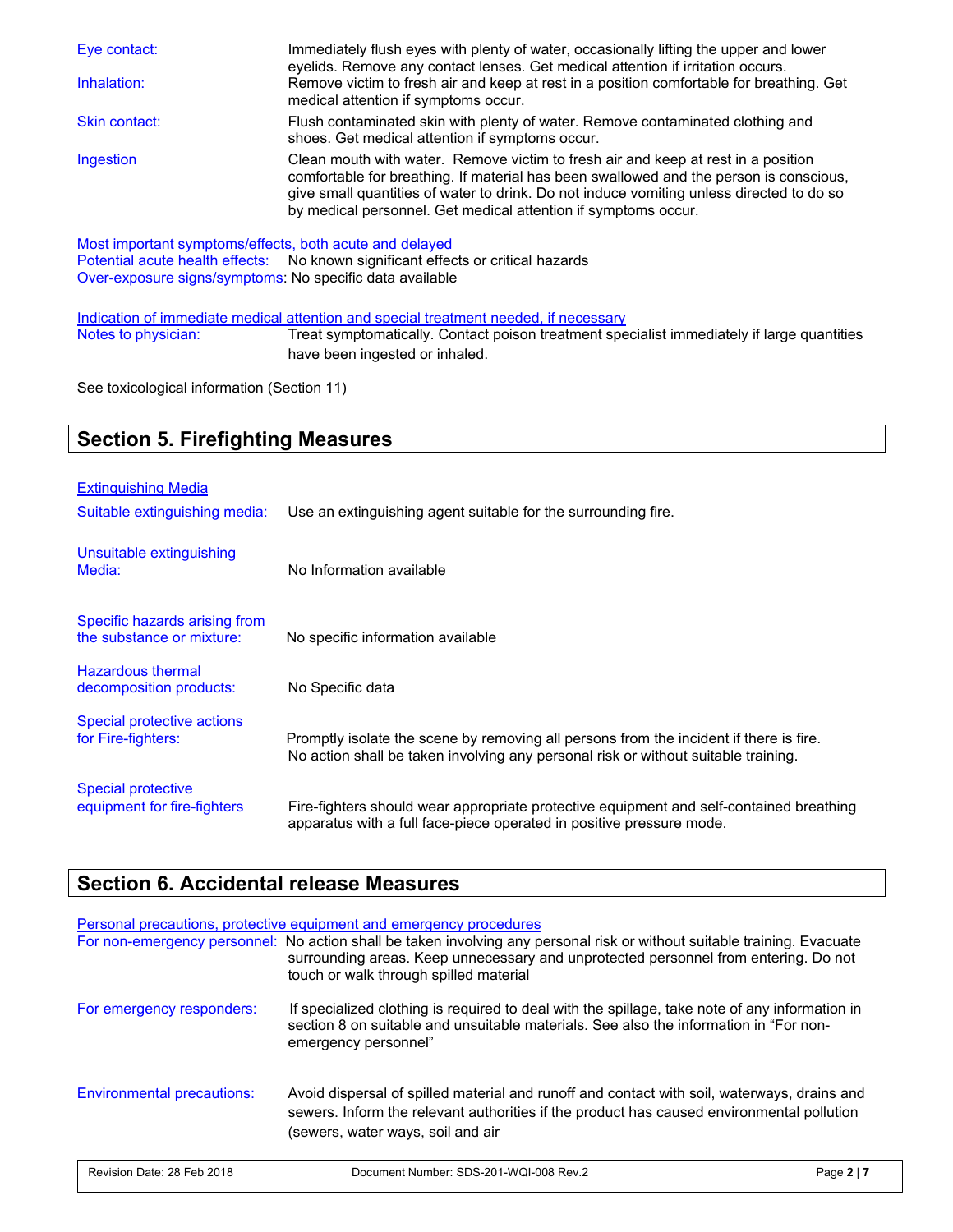Methods and material for containment and cleaning up:

| <b>Method for Containment:</b> | Prevent further leakage or spillage if safe to do so.                                        |
|--------------------------------|----------------------------------------------------------------------------------------------|
| Methods of cleaning up:        | Soak up with inert absorbent material. Pick up and transfer to properly labelled containers. |

# **Section 7. Handling and storage**

| <b>Precautions for safe handling</b><br><b>Protective measures:</b> | Put on appropriate personal protective equipment (see Section 8).                                                                                                                                                                                                                                                                                                                                                                                                                                            |
|---------------------------------------------------------------------|--------------------------------------------------------------------------------------------------------------------------------------------------------------------------------------------------------------------------------------------------------------------------------------------------------------------------------------------------------------------------------------------------------------------------------------------------------------------------------------------------------------|
| Advice on general<br>occupational hygiene:                          | Eating, drinking and smoking should be prohibited in areas where this material is handled,<br>stored and processed. Workers should wash hands and face before eating, drinking and<br>smoking. Remove contaminated clothing and protective equipment before entering eating<br>areas.                                                                                                                                                                                                                        |
| Conditions for safe storage,<br>including any incompatibilities:    | Store in accordance with local regulations. Store in original container protected from direct<br>sunlight in a dry, cool and well-ventilated area, away from incompatible materials (see<br>Section 10) and food and drink. Keep container tightly closed and sealed until ready for<br>use. Containers that have been opened must be carefully resealed and kept upright to<br>prevent leakage. Do not store in unlabelled containers. Use appropriate containment to<br>avoid environmental contamination. |

# **Section 8. Exposure controls/personal protection**

#### Control parameters

| Occupational exposure limits:  | None                                                                                                                                                                                                                                                                                                                                                                                            |
|--------------------------------|-------------------------------------------------------------------------------------------------------------------------------------------------------------------------------------------------------------------------------------------------------------------------------------------------------------------------------------------------------------------------------------------------|
|                                | Appropriate engineering controls: Good general ventilation should be sufficient to control worker exposure to airborne<br>contaminants.                                                                                                                                                                                                                                                         |
|                                | Environmental exposure controls: Emissions from ventilation or work process equipment should be checked to ensure<br>they comply with the requirements of environmental protection legislation. In some<br>cases, fume scrubbers, filters or engineering modifications to the process equipment will<br>be necessary to reduce emissions to acceptable levels.                                  |
| Individual protection measures |                                                                                                                                                                                                                                                                                                                                                                                                 |
| Hygiene measures:              | Wash hands, forearms and face thoroughly after handling chemical products, before<br>eating, smoking and using the lavatory and at the end of the working period. Appropriate<br>techniques should be used to remove potentially contaminated clothing. Wash<br>contaminated clothing before reusing. Ensure that eyewash stations and safety showers<br>are close to the workstation location. |
| Eye/face protection:           | Safety eyewear complying with an approved standard should be used when a risk<br>assessment indicates this is necessary to avoid exposure to liquid splashes, mists,<br>gases or dusts. If contact is possible, the following protection should be worn,<br>unless the assessment indicates a higher degree of protection: safety glasses with<br>side-shields.                                 |
| <b>Skin protection</b>         |                                                                                                                                                                                                                                                                                                                                                                                                 |
| Hand protection:               | Chemical-resistant, impervious gloves complying with an approved standard should<br>be worn at all times when handling chemical products if a risk assessment indicates<br>this is necessary.                                                                                                                                                                                                   |
| <b>Body protection:</b>        | Personal protective equipment for the body should be selected based on the task<br>being performed and the risks involved and should be approved by a specialist<br>before handling this product.                                                                                                                                                                                               |
| Other skin protection:         | Appropriate footwear and any additional skin protection measures should be<br>selected based on the task being performed and the risks involved and should be                                                                                                                                                                                                                                   |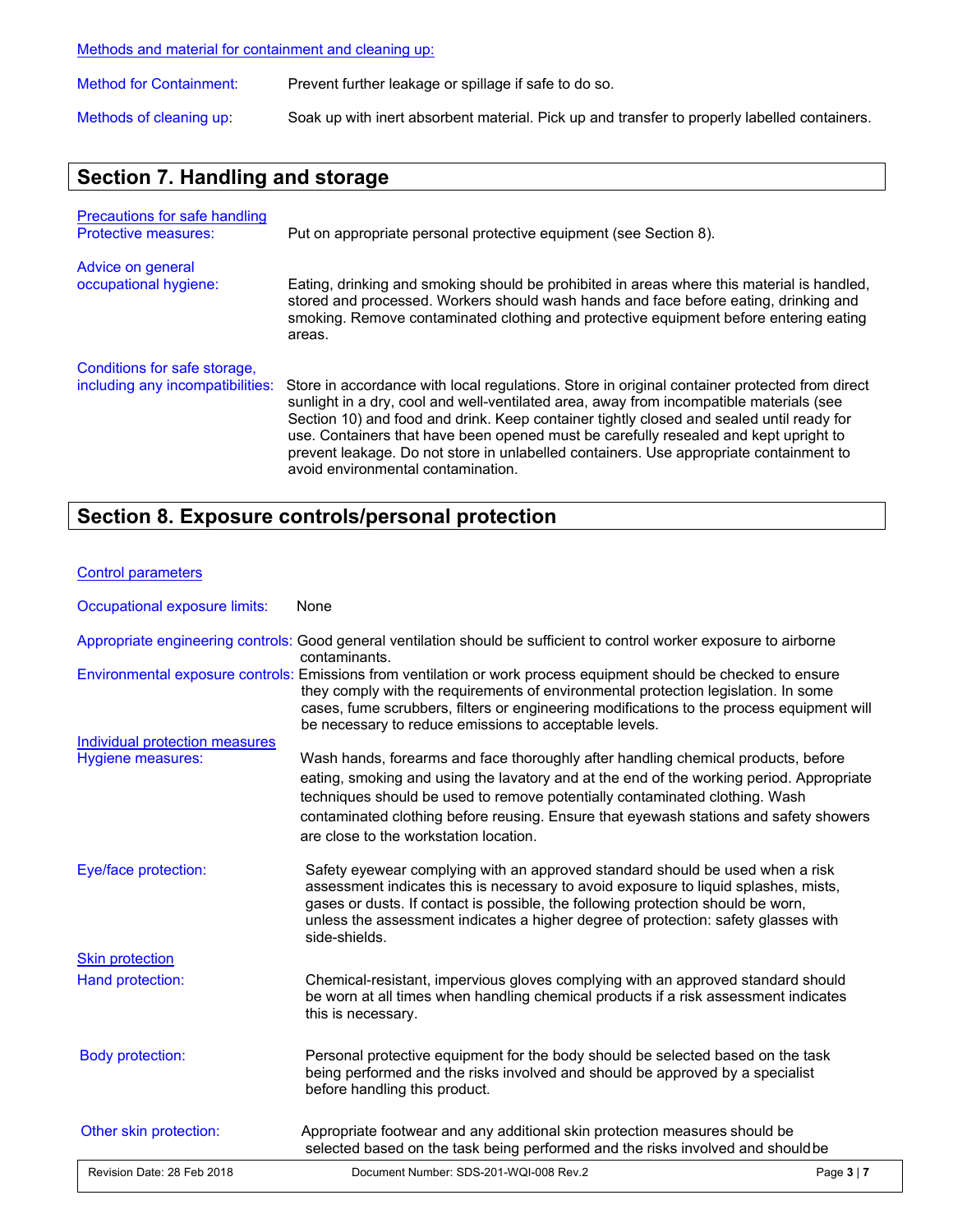Respiratory protection: Based on the hazard and potential for exposure, select a respirator that meets the appropriate standard or certification. Respirators must be used according to a respiratory protection program to ensure proper fitting, training, and other important aspects of use.

### **Section 9. Physical and chemical properties**

| Appearance                   |                                        |
|------------------------------|----------------------------------------|
| <b>Physical state:</b>       | Liquid                                 |
| Colour:                      | Colourless                             |
| Odour:                       | Odourless                              |
| <b>Odour Threshold:</b>      | Not available                          |
| pH:                          | 9.18                                   |
| <b>Melting Point:</b>        | Not available                          |
| <b>Boiling Point:</b>        | 100° C                                 |
| Flash point:                 | [Product does not sustain combustion.] |
| Evaporation rate:            | Not available                          |
| Flammability (solid, gas):   | Not available                          |
| Lower and upper explosive    |                                        |
| (Flammable) limits:          | Not available                          |
| Vapour pressure:             | Not available                          |
| Vapour density:              | Not available                          |
| <b>Relative density:</b>     | Not available                          |
| <b>Partition coefficient</b> |                                        |
| n- octanol/water:            | Not available                          |
| Auto-ignition temperature:   | Not available                          |
| Decomposition temperature:   | Not available                          |
| Viscosity:                   | Not available                          |

### **Section 10. Stability and reactivity**

| <b>Reactivity:</b>                     | No specific test data related to reactivity available for this product or its ingredients.              |
|----------------------------------------|---------------------------------------------------------------------------------------------------------|
| <b>Chemical stability:</b>             | The product is stable                                                                                   |
| Possibility of hazardous<br>reactions: | Hazardous reactions or instability may occur under certain conditions of storage or use.                |
| Conditions to avoid:                   | No specific data                                                                                        |
| Incompatible materials:                | No specific data                                                                                        |
| Hazardous decomposition<br>Products:   | Under normal conditions of storage and use, hazardous decomposition products should<br>not be produced. |

### **Section 11. Toxicological Information**

#### Information on toxicological effects

| <b>Acute toxicity:</b>        | Not available |
|-------------------------------|---------------|
| Irritation/Corrosion:         | Not available |
| Sensitization:                | Not available |
| Mutagenicity:                 | Not available |
| Carcinogenicity:              | Not available |
| <b>Reproductive toxicity:</b> | Not available |
| Teratogenicity:               | Not available |
| Specific target organ         |               |
| toxicity (single exposure):   | Not available |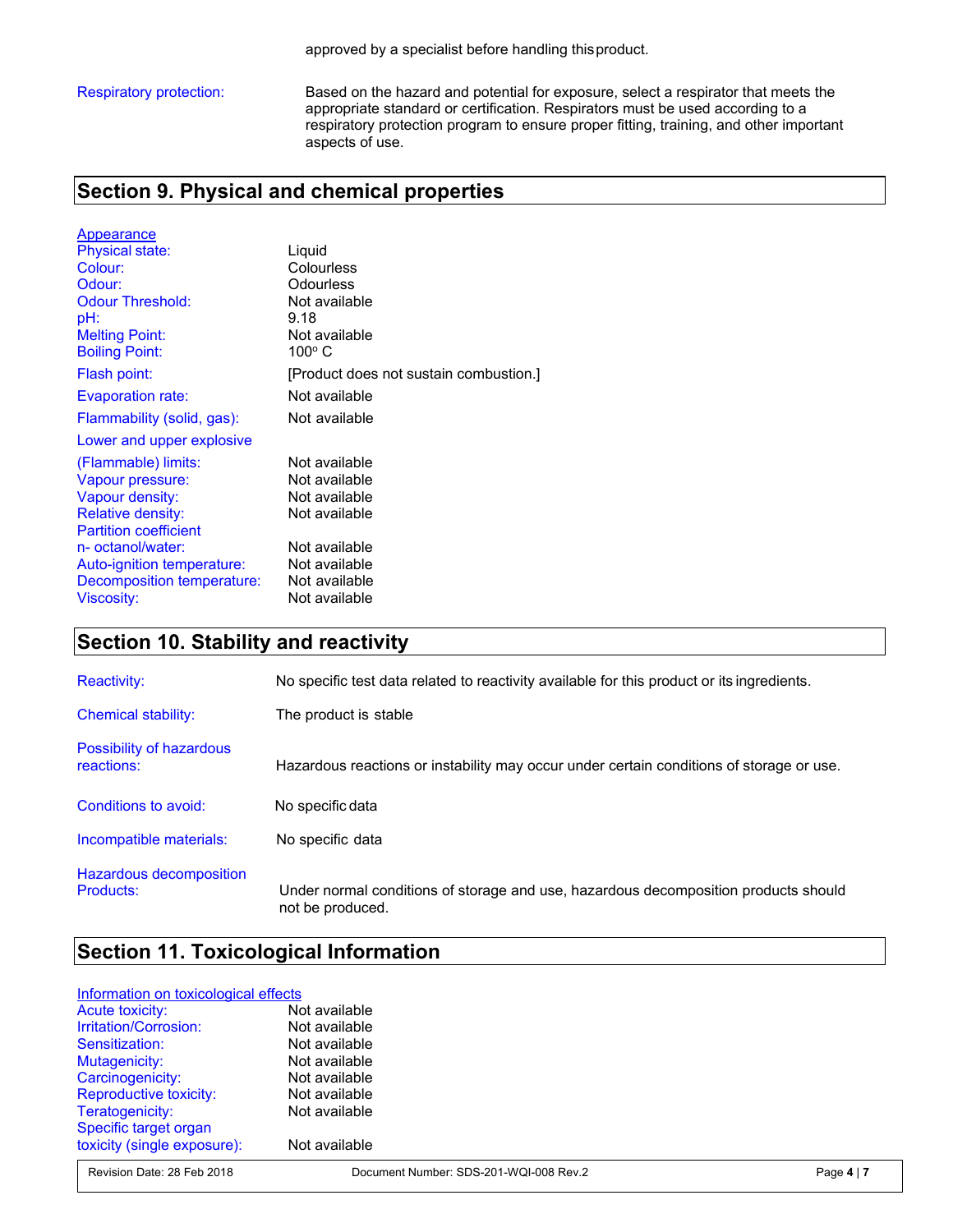| Specific target organ                           |                                                                                          |
|-------------------------------------------------|------------------------------------------------------------------------------------------|
| toxicity (repeated exposure):                   | Not available                                                                            |
| <b>Aspiration hazard:</b>                       | Not available                                                                            |
| Information on the likely                       |                                                                                          |
| routes of exposure:                             | Not available                                                                            |
| Potential acute effects:                        |                                                                                          |
| Eye contact:                                    | No known significant effects or critical hazards                                         |
| Inhalation:                                     | No known significant effects or critical hazards                                         |
| <b>Skin contact:</b>                            | No known significant effects or critical hazards                                         |
| Ingestion:                                      | No known significant effects or critical hazards                                         |
|                                                 | Symptoms related to the physical, chemical and toxicological characteristics             |
| Eye contact:                                    | No specific data                                                                         |
| Inhalation:                                     | No specific data                                                                         |
| Skin contact:                                   | No specific data                                                                         |
| Ingestion:                                      | No specific data                                                                         |
|                                                 | Delayed and immediate effects and also chronic effects from short and long term exposure |
| Short term exposure                             |                                                                                          |
| Potential immediate:                            |                                                                                          |
| effects:                                        | Not available                                                                            |
| Potential delayed effects:                      | Not available                                                                            |
| Long term exposure                              |                                                                                          |
| <b>Potential immediate:</b>                     | Not available                                                                            |
| effects                                         |                                                                                          |
| Potential delayed effects:                      | Not available                                                                            |
| Potential chronic health effects: Not available |                                                                                          |
| General:                                        | No known significant effects or critical hazards                                         |
| Carcinogenicity:                                | No known significant effects or critical hazards                                         |
| Mutagenicity:                                   | No known significant effects or critical hazards                                         |
| Teratogenicity:                                 | No known significant effects or critical hazards                                         |
| <b>Developmental effects:</b>                   | No known significant effects or critical hazards                                         |
| <b>Fertility effects:</b>                       | No known significant effects or critical hazards                                         |
| Numerical measures of toxicity                  |                                                                                          |
| Acute toxicity estimates:                       | Not available                                                                            |

# **Section 12. Ecological information**

| Toxicity:                                                            | Not available                                     |
|----------------------------------------------------------------------|---------------------------------------------------|
| Persistence/degradability:                                           | Not available                                     |
| Bio accumulative potential:                                          | Not available                                     |
| Mobility in soil<br>Soil/water<br>partition coefficient $(K_{OC})$ : | Not available                                     |
| Other adverse effects:                                               | No known significant effects or critical hazards. |

# **Section 13. Disposal consideration**

Disposal methods: The generation of waste should be avoided or minimized wherever possible. Disposal of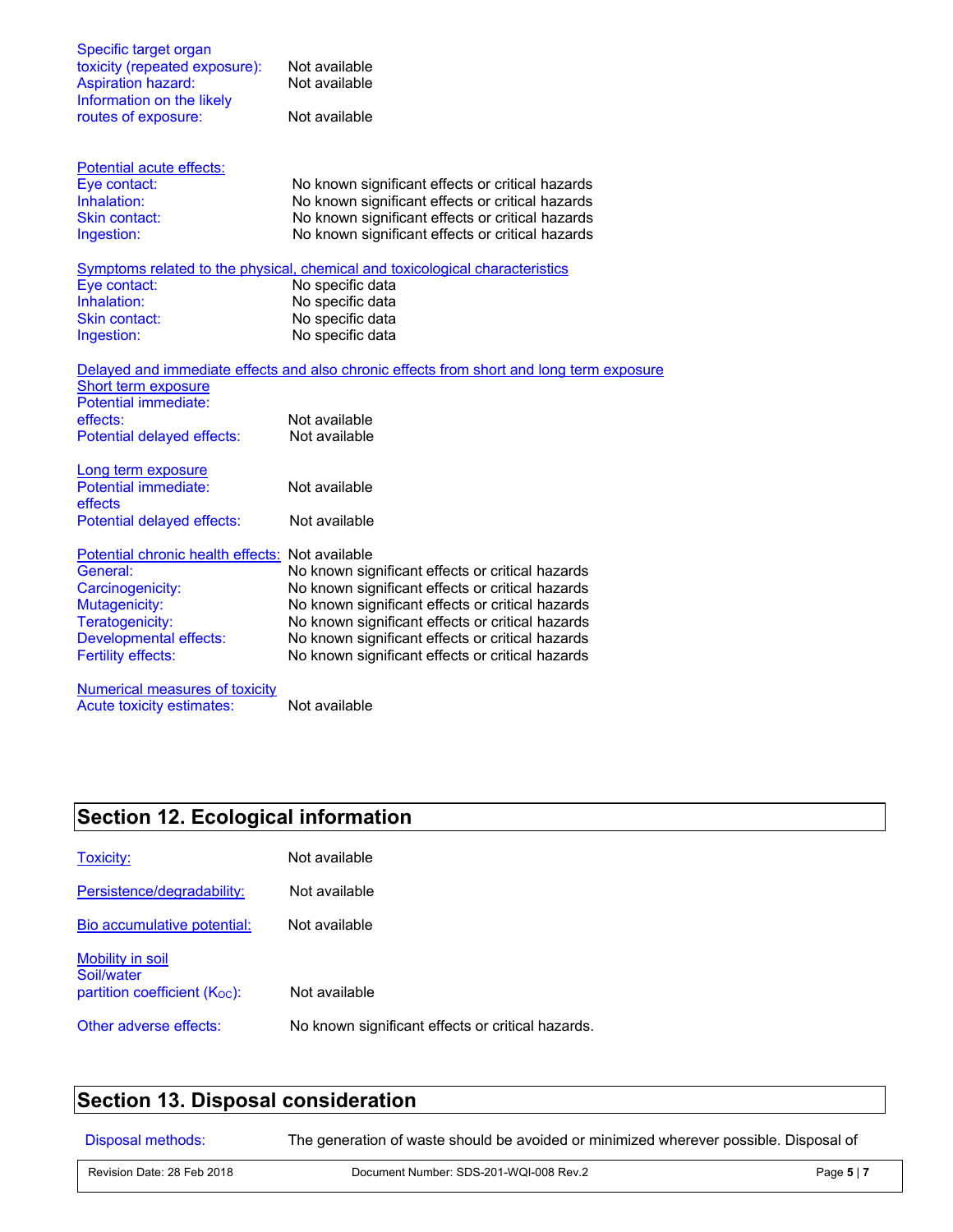this product, solutions and any by-products should at all times comply with the requirements of environmental protection and waste disposal legislation and any regional local authority requirements. Dispose of surplus and non- recyclable products via a licensed waste disposal contractor. Waste should not be disposed of untreated to the sewer unless fully compliant with the requirements of all authorities with jurisdiction. Incineration or landfill should only be considered when recycling is not feasible. This material and its container must be disposed of in a safe way. Empty containers or liners may retain some product residues. Avoid dispersal of spilled material and runoff and contact with soil, waterways, drains and sewers.

### **Section 14. Transport information**

|                                      | <b>UN</b>      | <b>IMDG</b>    | <b>IATA</b>    |
|--------------------------------------|----------------|----------------|----------------|
| <b>UN</b> number                     | Not regulated. | Not regulated. | Not regulated. |
| <b>UN proper</b><br>shipping name    | ۰              |                |                |
| <b>Transport hazard</b><br>class(es) | $\blacksquare$ |                |                |
| <b>Packing group</b>                 | ٠              |                |                |
| Environmental<br>hazards             | No.            | No.            | No.            |
| Additional information -             |                |                |                |

Special precautions for user: Transport within user's premises: always transport in closed containers that are upright and secure. Ensure that persons transporting the product know what to do in the event of an accident or spillage

### **Section 15. Regulatory information**

Safety, health and environmental regulations/legislation specific for the substance or mixture.

| International Inventories: |          |
|----------------------------|----------|
| <b>USINV</b>               | Complies |
| <b>CANINV</b>              | Complies |
| <b>EINECS/ELINCS</b>       | Complies |
| <b>ENCS</b>                | Complies |
| <b>IECSC</b>               | Complies |
| <b>KECL</b>                | Complies |
| <b>PICCS</b>               | Complies |
| <b>AICS</b>                | Complies |

#### Key of abbreviation:

USINV / TSCA: United States Toxic Substanc3es Control Act Section 8(b) Inventory CANINV / DSL/NDSL: Canadian Domestic Substances List/Non-Domestic Substances List EINECS/ELINCS: European Inventory of Existing Commercial Chemical Substances/EU List of Notified Chemical Substances ENCS: Japanese Existing and New Chemical Substances IECSC: Chinese Inventory of Existing Chemical Substances KECL: Korean Existing and Evaluated Chemical Substances PICCS: Philippines Inventory of Chemical and Chemical Substances AICS: Australian Inventory of Chemical Substances

Chemical safety assessment: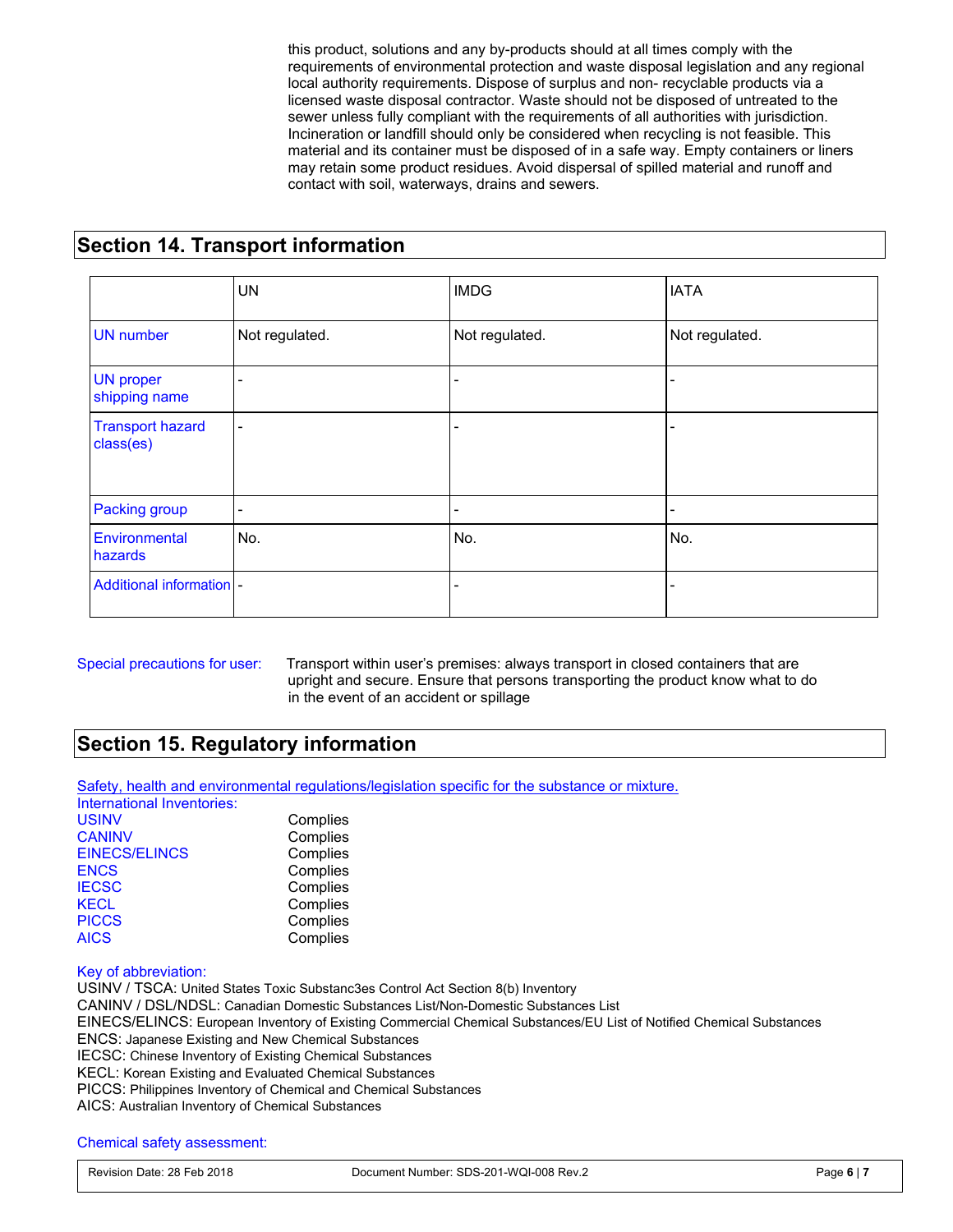### **Section 16. Other information**

#### History**:**

Date of issue: 28 Feb 2018

| Key of abbreviation: | ATE: Acute Toxicity Estimate<br><b>BCF: Bioconcentration Factor</b>                   |
|----------------------|---------------------------------------------------------------------------------------|
|                      |                                                                                       |
|                      | GHS: Globally harmonized Syatem of classification and labelling of chemicals          |
|                      | IATA: International Air Transport Association                                         |
|                      | IBC= Intermediate Bulk Container                                                      |
|                      | <b>IMDG</b> International maritime Dangerous goods                                    |
|                      | LogPow = logarithm of the octanol/water partition coefficient                         |
|                      | MARPOL = International Convention for the Prevention of Pollution From Ships, 1973 as |
|                      | modified by the Protocol of 1978. ("Marpol" = marine pollution)                       |
|                      | $UN = United Nations$                                                                 |

#### Notice to reader:

To the best of our knowledge, the information contained herein is accurate. However, neither the above- named supplier, nor any of its subsidiaries, assumes any liability whatsoever for the accuracy or completeness of the information contained herein.

Final determination of suitability of any material is the sole responsibility of the user. All materials may present unknown hazards and should be used with caution. Although certain hazards are described herein, we cannot guarantee that these are the only hazards that exist.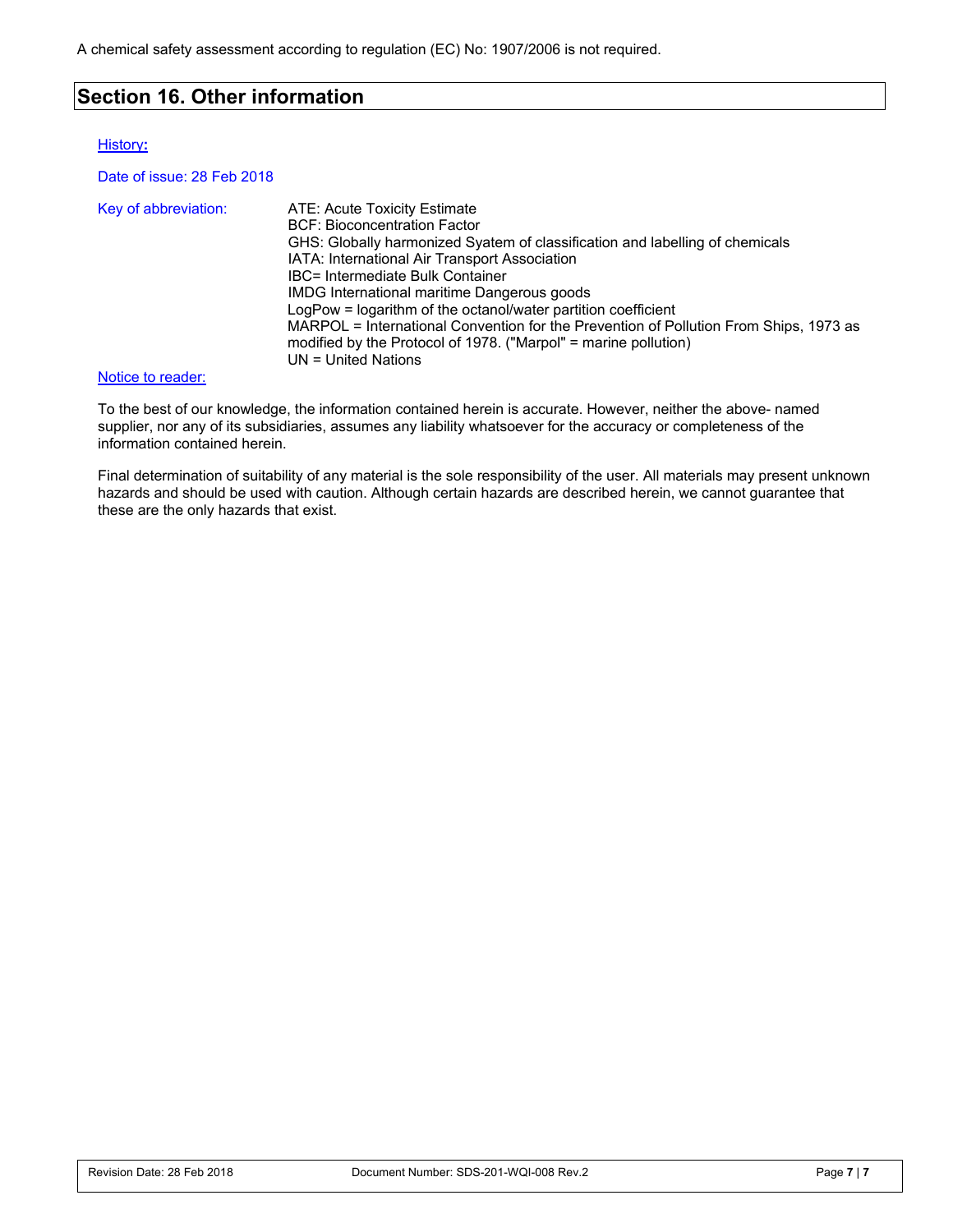

# **SAFETY DATA SHEET**

# **Section 1. Product and Company Identification**

| <b>Product Name:</b>     | 525-3; 560-3 (internal filling solution for pH combination electrode)                                                               |
|--------------------------|-------------------------------------------------------------------------------------------------------------------------------------|
| <b>Product code:</b>     | 3999960023; 3999960139                                                                                                              |
| Recommended use:         | For laboratory and Industrial use                                                                                                   |
| Manufacturer / Supplier: | Horiba Instruments (Singapore) Pte Ltd<br>83 Science Park Drive, #02-02A, The Curie<br>Singapore-118258<br>Contact No: +65 69089660 |

# **Section 2. Hazard identification**

#### Classification of the Mixture Substance or Mixture:

The mixture is classified as not hazardous according to regulation (EC) 1272/2008, Globally Harmonized System (GHS)

| <b>GHS Label elements:</b>                              |                                                                          |
|---------------------------------------------------------|--------------------------------------------------------------------------|
| Signal word:<br><b>Hazard statement:</b>                | No Signal word<br>No Known significant effects or critical hazards       |
| <b>Precautionary statements:</b><br>General:            | Do not handle until all safety precautions have been read and understood |
| Other hazards which do<br>not result in classification: | None known                                                               |

# **Section 3. Composition/ information on ingredients**

Substance or Mixture: Mixture

#### CAS Numbers other identifiers:

| Ingredients        | <b>CAS Number</b> | Percentage |
|--------------------|-------------------|------------|
| Potassium Chloride | 7447-40-7         | <25%       |
| Water              | 7732-18-5         | >75%       |

The exact percentage of composition has been withheld as a trade secret

Chemical formula: Not applicable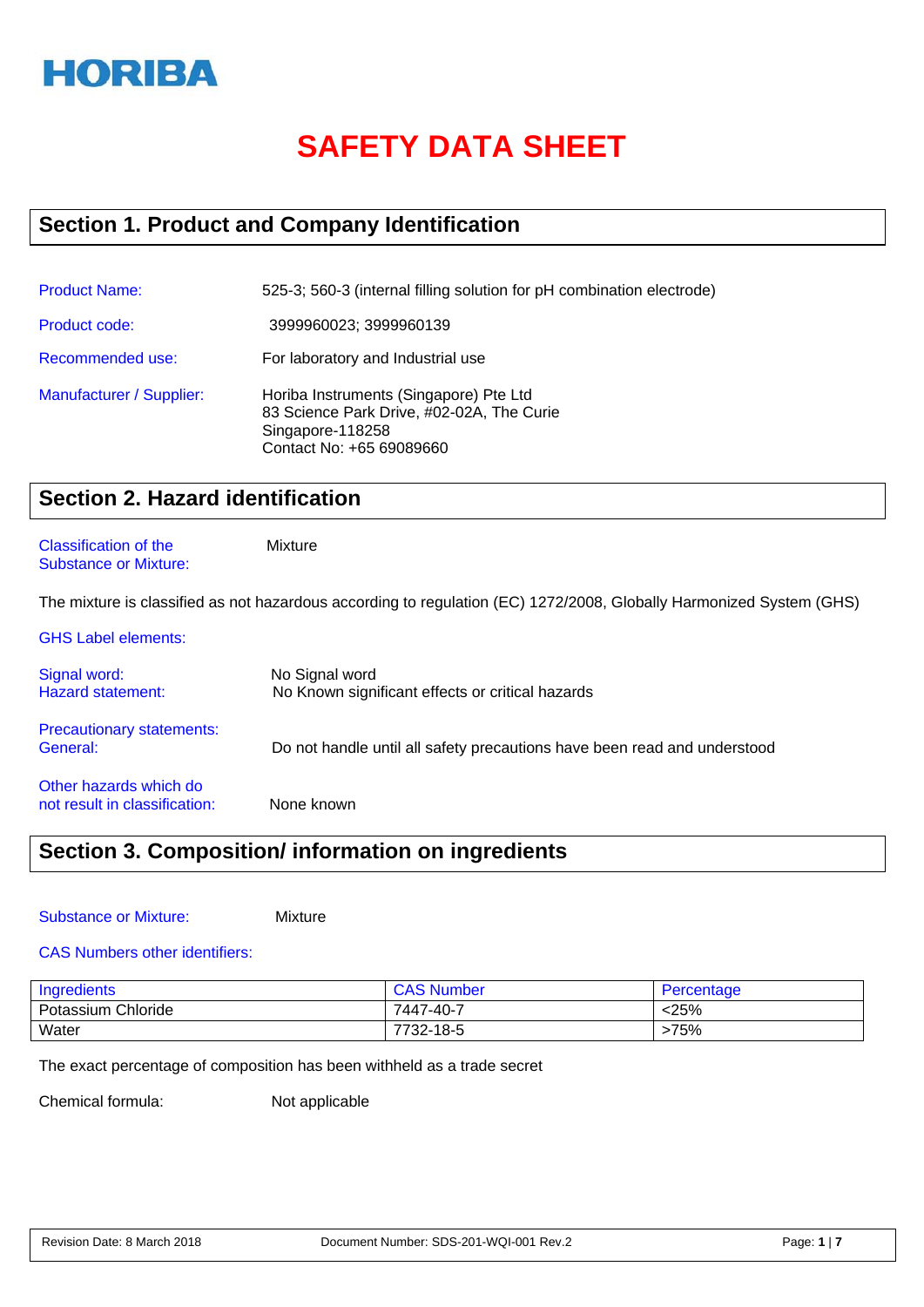# **Section 4. First Aid Measures**

| Description of necessary first aid measures                                                |                                                                                                                                                                                                                                                                                                                                           |
|--------------------------------------------------------------------------------------------|-------------------------------------------------------------------------------------------------------------------------------------------------------------------------------------------------------------------------------------------------------------------------------------------------------------------------------------------|
| Eye contact:                                                                               | Immediately flush eyes with plenty of water, occasionally lifting the upper and lower<br>eyelids. Remove any contact lenses. Get medical attention if irritation occurs.                                                                                                                                                                  |
| Inhalation:                                                                                | Remove victim to fresh air and keep at rest in a position comfortable for breathing. Get<br>medical attention if symptoms occur.                                                                                                                                                                                                          |
| Skin contact:                                                                              | Flush contaminated skin with plenty of water. Remove contaminated clothing and<br>shoes. Get medical attention if symptoms occur.                                                                                                                                                                                                         |
| Ingestion:                                                                                 | Clean mouth with water. Remove victim to fresh air and keep at rest in a position<br>comfortable for breathing. If material has been swallowed and the person is conscious,<br>give small quantities of water to drink. Do not induce vomiting unless directed to do so<br>by medical personnel. Get medical attention if symptoms occur. |
| Most important symptoms/effects, both acute and delayed<br>Potential acute health effects: |                                                                                                                                                                                                                                                                                                                                           |
| Eye contact:                                                                               | Causes eye irritation                                                                                                                                                                                                                                                                                                                     |
| Over-exposure signs/symptoms: No specific data available                                   |                                                                                                                                                                                                                                                                                                                                           |

Indication of immediate medical attention and special treatment needed, if necessary<br>Notes to physician: Treat symptomatically. Contact poison treatment spe Treat symptomatically. Contact poison treatment specialist immediately if large quantities have been ingested or inhaled.

See toxicological information (Section 11)

| <b>Section 5. Firefighting Measures</b>                     |                                                               |  |
|-------------------------------------------------------------|---------------------------------------------------------------|--|
| <b>Extinguishing Media</b><br>Suitable extinguishing media: | Use an extinguishing agent suitable for the surrounding fire. |  |
| Unsuitable extinguishing                                    |                                                               |  |

| Specific hazards arising from<br>the substance or mixture: | No specific information available                                                       |
|------------------------------------------------------------|-----------------------------------------------------------------------------------------|
| Hazardous thermal<br>decomposition products:               | No Specific data                                                                        |
| Special protective actions                                 | Promptly isolate the scene by removing all persons from the incident if there is        |
| for Fire-fighters:                                         | fire. No action shall be taken involving any personal risk or without suitable training |
| <b>Special protective</b>                                  | Fire-fighters should wear appropriate protective equipment self- contained breathing    |
| equipment for fire-fighters                                | apparatus with a full face-piece operated in positive pressure mode.                    |

# **Section 6. Accidental release Measures**

Media: No Information available

|                              | Personal precautions, protective equipment and emergency procedures                                                                                                                                                           |                  |
|------------------------------|-------------------------------------------------------------------------------------------------------------------------------------------------------------------------------------------------------------------------------|------------------|
| For non-emergency personnel: | No action shall be taken involving any personal risk or without suitable training.<br>Evacuate surrounding areas. Keep unnecessary and unprotected personnel from<br>entering. Do not touch or walk through spilled material. |                  |
| For emergency responders:    | If specialized clothing is required to deal with the spillage, take note of any information                                                                                                                                   |                  |
| Revision Date: 8 March 2018  | Document Number: SDS-201-WQI-001 Rev.2                                                                                                                                                                                        | Page: $2 \mid 7$ |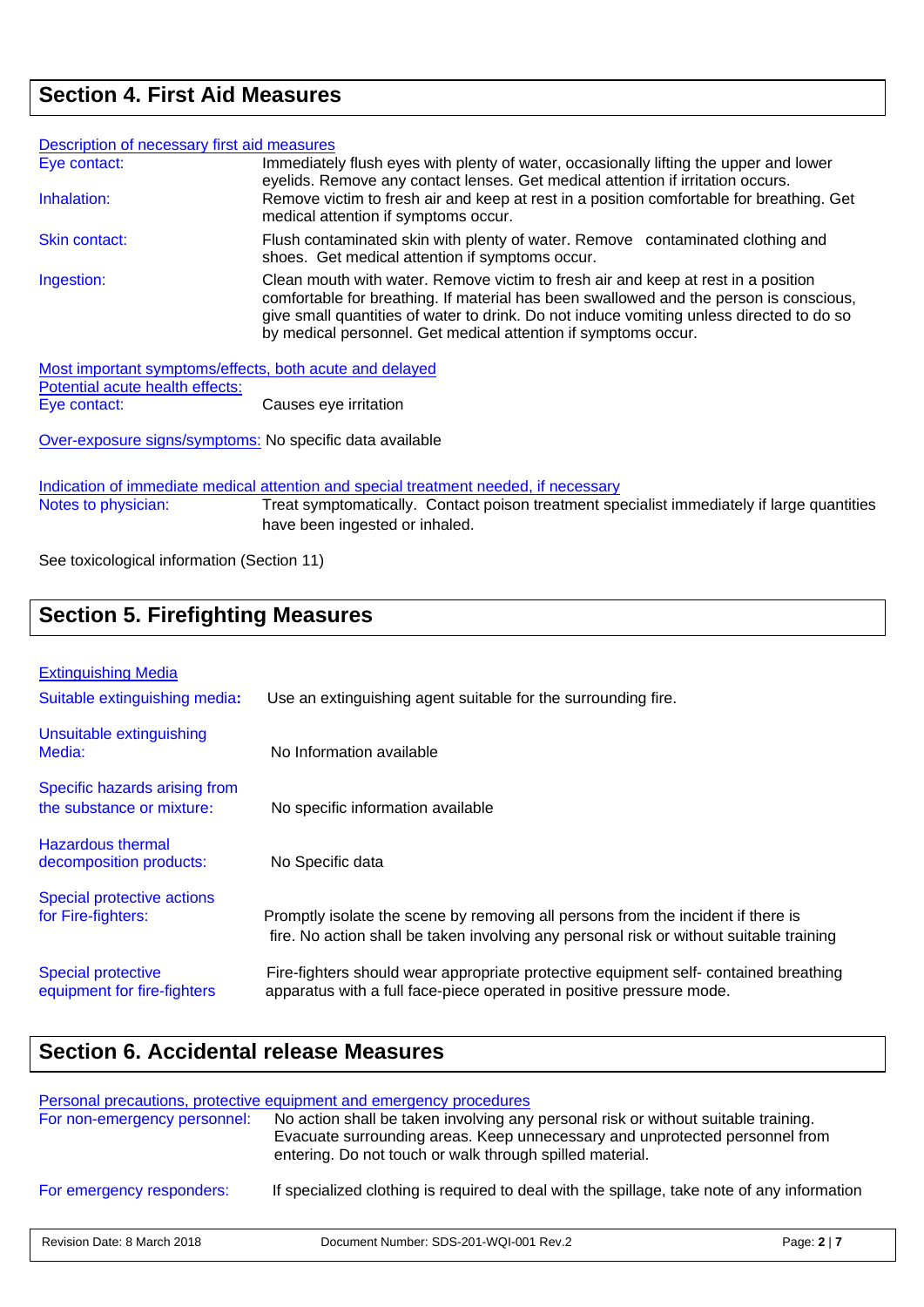|                                                       | In section 8 on suitable and unsuitable materials. See also the information in "For non-<br>emergency personnel".                                                                                                              |
|-------------------------------------------------------|--------------------------------------------------------------------------------------------------------------------------------------------------------------------------------------------------------------------------------|
| <b>Environmental precautions:</b>                     | Avoid dispersal of spilled material and runoff and contact with soil, waterways, drains and<br>sewers. Inform the relevant authorities if the product has caused environmental pollution<br>(sewers, water ways, soil and air. |
| Methods and material for containment and cleaning up: |                                                                                                                                                                                                                                |
| <b>Method for Containment:</b>                        | Prevent further leakage or spillage if safe to do so.                                                                                                                                                                          |
| Methods of cleaning up:                               | Soak up with inert absorbent material. Pick up and transfer to properly labelled containers.                                                                                                                                   |

# **Section 7. Handling and storage**

| Precautions for safe handling<br><b>Protective measures:</b>     | Put on appropriate personal protective equipment (see Section 8).                                                                                                                                                                                                                                                                                                                                                                                                                                            |
|------------------------------------------------------------------|--------------------------------------------------------------------------------------------------------------------------------------------------------------------------------------------------------------------------------------------------------------------------------------------------------------------------------------------------------------------------------------------------------------------------------------------------------------------------------------------------------------|
| Advice on general<br>occupational hygiene:                       | Eating, drinking and smoking should be prohibited in areas where this material is handled,<br>stored and processed. Workers should wash hands and face before eating, drinking and<br>smoking. Remove contaminated clothing and protective equipment before entering eating<br>areas.                                                                                                                                                                                                                        |
| Conditions for safe storage,<br>including any incompatibilities: | Store in accordance with local regulations. Store in original container protected from<br>direct sunlight in a dry, cool and well-ventilated area, away from incompatible materials<br>(see Section 10) and food and drink. Keep container tightly closed and sealed until ready<br>for use. Containers that have been opened must be carefully resealed and kept upright to<br>prevent leakage. Do not store in unlabelled containers. Use appropriate containment to<br>avoid environmental contamination. |

# **Section 8. Exposure controls/personal protection**

| Revision Date: 8 March 2018                                | Document Number: SDS-201-WQI-001 Rev.2                                                                                                                                                                                                                                                                                                                                                          | Page: $3 \mid 7$ |
|------------------------------------------------------------|-------------------------------------------------------------------------------------------------------------------------------------------------------------------------------------------------------------------------------------------------------------------------------------------------------------------------------------------------------------------------------------------------|------------------|
| <b>Skin protection</b><br>Hand protection:                 | Chemical-resistant, impervious gloves complying with an approved standard should                                                                                                                                                                                                                                                                                                                |                  |
| Eye/face protection:                                       | Safety eyewear complying with an approved standard should be used when a risk<br>assessment indicates this is necessary to avoid exposure to liquid splashes, mists,<br>gases or dusts. If contact is possible, the following protection should be worn, unless<br>the assessment indicates a higher degree of protection: safety glasses with side-<br>shields.                                |                  |
| Individual protection measures<br>Hygiene measures:        | Wash hands, forearms and face thoroughly after handling chemical products, before<br>eating, smoking and using the lavatory and at the end of the working period. Appropriate<br>techniques should be used to remove potentially contaminated clothing. Wash<br>contaminated clothing before reusing. Ensure that eyewash stations and safety showers<br>are close to the workstation location. |                  |
|                                                            | Environmental exposure controls: Emissions from ventilation or work process equipment should be checked to<br>ensure they comply with the requirements of environmental protection legislation.<br>In some cases, fume scrubbers, filters or engineering modifications to the process<br>Equipment will be necessary to reduce emissions to acceptable levels.                                  |                  |
|                                                            | Appropriate engineering controls: Good general ventilation should be sufficient to control worker exposure to airborne<br>contaminants.                                                                                                                                                                                                                                                         |                  |
| <b>Control parameters</b><br>Occupational exposure limits: | None                                                                                                                                                                                                                                                                                                                                                                                            |                  |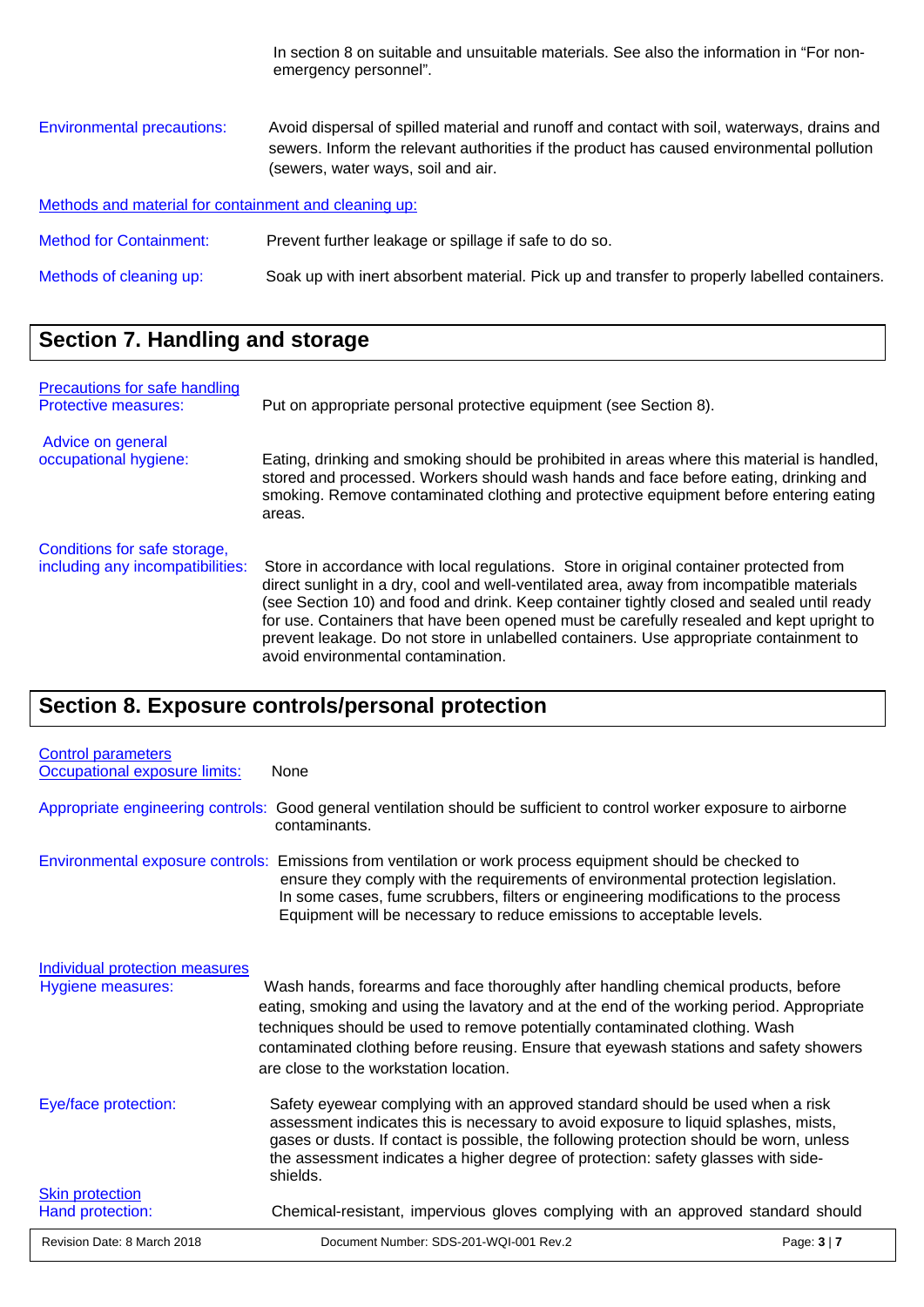|                                | be worn at all times when handling chemical products if a risk assessment indicates<br>this is necessary.                                                                                                                                                                         |
|--------------------------------|-----------------------------------------------------------------------------------------------------------------------------------------------------------------------------------------------------------------------------------------------------------------------------------|
| <b>Body protection:</b>        | Personal protective equipment for the body should be selected based on the task<br>being performed and the risks involved and should be approved by a specialist<br>before handling this product.                                                                                 |
| Other skin protection:         | Appropriate footwear and any additional skin protection measures should be<br>selected based on the task being performed and the risks involved and should be<br>approved by a specialist before handling this product.                                                           |
| <b>Respiratory protection:</b> | Based on the hazard and potential for exposure, select a respirator that meets the<br>appropriate standard or certification. Respirators must be used according to a<br>respiratory protection program to ensure proper fitting, training, and other important<br>aspects of use. |

# **Section 9. Physical and chemical properties**

| <b>Appearance</b>             |                                        |
|-------------------------------|----------------------------------------|
| <b>Physical state:</b>        | Liquid                                 |
| Colour:                       | Colourless                             |
| Odour:                        | Odourless                              |
| <b>Odour Threshold:</b>       | Not available                          |
| pH:                           | Not available                          |
| <b>Melting Point:</b>         | Not available                          |
| <b>Boiling Point:</b>         | $100^{\circ}$ C                        |
| Flash point:                  | [Product does not sustain combustion.] |
| <b>Evaporation rate:</b>      | Not available                          |
| Flammability (solid, gas):    | Not available                          |
| Lower and upper explosive:    | Not available                          |
| (Flammable) limits            |                                        |
| Vapour pressure:              | Not available                          |
| Vapour density:               | Not available                          |
| <b>Relative density:</b>      | Not available                          |
| <b>Partition coefficient:</b> | Not available                          |
| n- octanol/water              |                                        |
| Auto-ignition temperature:    | Not available                          |
| Decomposition temperature:    | Not available                          |
| Viscosity:                    | Not available                          |

# **Section 10. Stability and reactivity**

| <b>Reactivity:</b>                          | No specific test data related to reactivity available for this product or its ingredients          |
|---------------------------------------------|----------------------------------------------------------------------------------------------------|
| <b>Chemical stability:</b>                  | The product is stable                                                                              |
| Possibility of hazardous:                   | Under normal conditions of storage and use, hazardous reactions will not occur.                    |
| Conditions to avoid:                        | No specific data                                                                                   |
| Incompatible materials:                     | No specific data                                                                                   |
| Hazardous decomposition:<br><b>Products</b> | Under normal conditions of storage and use, hazardous decomposition products should<br>be produced |

# **Section 11. Toxicological Information**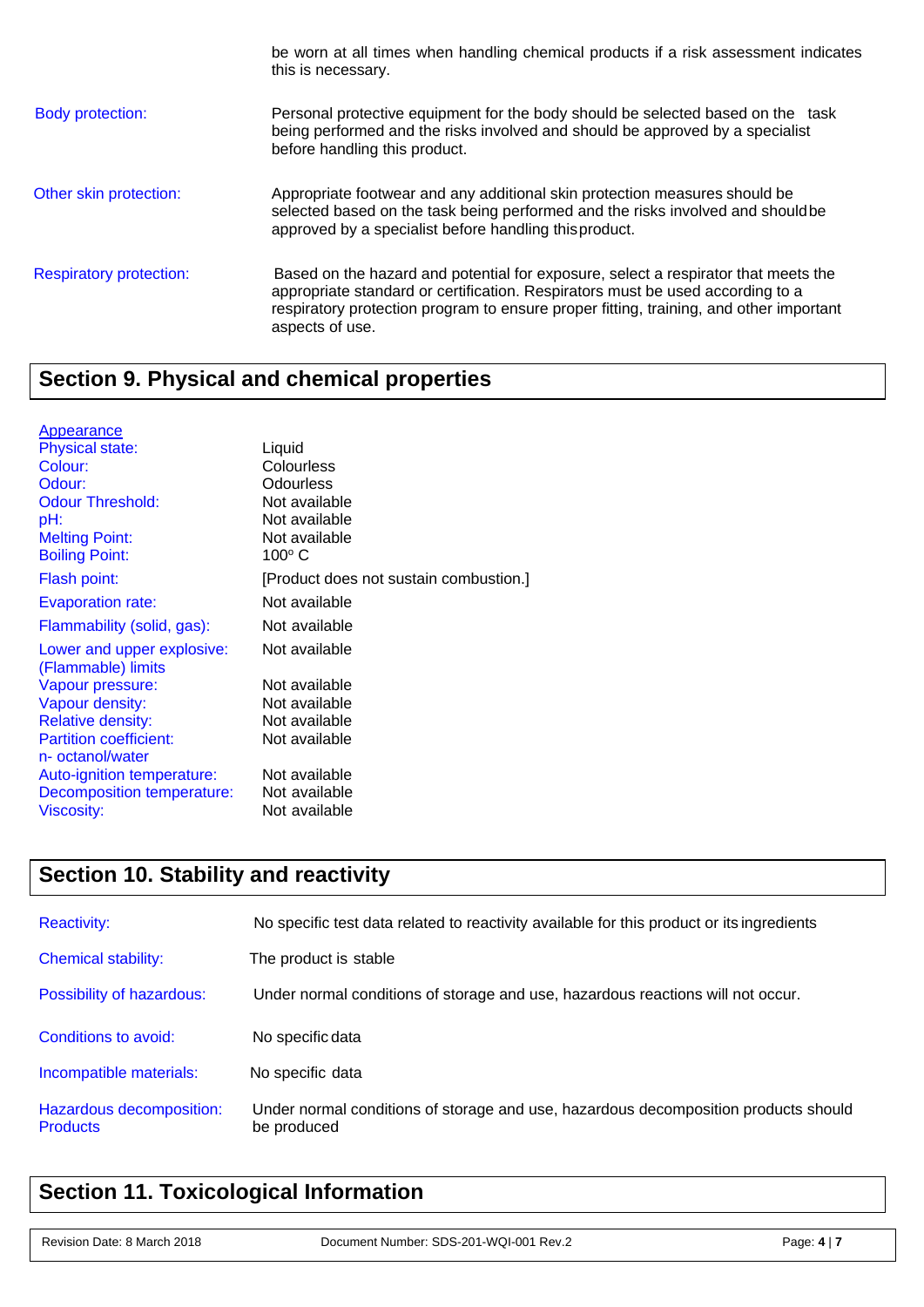| Information on toxicological effects<br><b>Acute toxicity:</b>                                                                                                                    | Not available                                                                                                                                                                                                                                                                                                        |
|-----------------------------------------------------------------------------------------------------------------------------------------------------------------------------------|----------------------------------------------------------------------------------------------------------------------------------------------------------------------------------------------------------------------------------------------------------------------------------------------------------------------|
| Irritation/Corrosion:                                                                                                                                                             | Not available                                                                                                                                                                                                                                                                                                        |
| Sensitization:                                                                                                                                                                    | Not available                                                                                                                                                                                                                                                                                                        |
| Mutagenicity:                                                                                                                                                                     | Not available                                                                                                                                                                                                                                                                                                        |
| Carcinogenicity:                                                                                                                                                                  | Not available                                                                                                                                                                                                                                                                                                        |
| Reproductive toxicity:                                                                                                                                                            | Not available                                                                                                                                                                                                                                                                                                        |
| Teratogenicity:                                                                                                                                                                   | Not available                                                                                                                                                                                                                                                                                                        |
| Specific target organ<br>toxicity (single exposure):                                                                                                                              | Not available                                                                                                                                                                                                                                                                                                        |
| Specific target organ:<br>toxicity (repeated exposure):                                                                                                                           | Not available                                                                                                                                                                                                                                                                                                        |
| <b>Aspiration hazard:</b>                                                                                                                                                         | Not available                                                                                                                                                                                                                                                                                                        |
| Information on the likely:<br>routes of exposure                                                                                                                                  | Not available                                                                                                                                                                                                                                                                                                        |
| Potential acute health effects:<br>Eye contact:<br>Inhalation:<br>Skin contact:<br>Ingestion:                                                                                     | Causes eye irritation<br>No known significant effects or critical hazards<br>No known significant effects or critical hazards<br>No known significant effects or critical hazards                                                                                                                                    |
| Eye contact:<br>Inhalation:<br>Skin contact:<br>Ingestion:                                                                                                                        | Symptoms related to the physical, chemical and toxicological characteristics<br>Adverse symptoms may include irritation, watering and redness<br>No specific data<br>No specific data<br>No specific data                                                                                                            |
|                                                                                                                                                                                   | Delayed and immediate effects and also chronic effects from short and long term exposure                                                                                                                                                                                                                             |
| Short term exposure<br>Potential immediate:<br>effects                                                                                                                            | Not available                                                                                                                                                                                                                                                                                                        |
| Potential delayed effects:                                                                                                                                                        | Not available                                                                                                                                                                                                                                                                                                        |
| Long term exposure<br>Potential immediate:<br>effects                                                                                                                             | Not available                                                                                                                                                                                                                                                                                                        |
| Potential delayed effects:                                                                                                                                                        | Not available                                                                                                                                                                                                                                                                                                        |
| Potential chronic health effects: Not available<br>General:<br>Carcinogenicity:<br>Mutagenicity:<br>Teratogenicity:<br><b>Developmental effects:</b><br><b>Fertility effects:</b> | No known significant effects or critical hazards<br>No known significant effects or critical hazards<br>No known significant effects or critical hazards<br>No known significant effects or critical hazards<br>No known significant effects or critical hazards<br>No known significant effects or critical hazards |
| <b>Numerical measures of toxicity</b><br>Acute toxicity estimates:                                                                                                                | Not available                                                                                                                                                                                                                                                                                                        |

# **Section 12. Ecological information**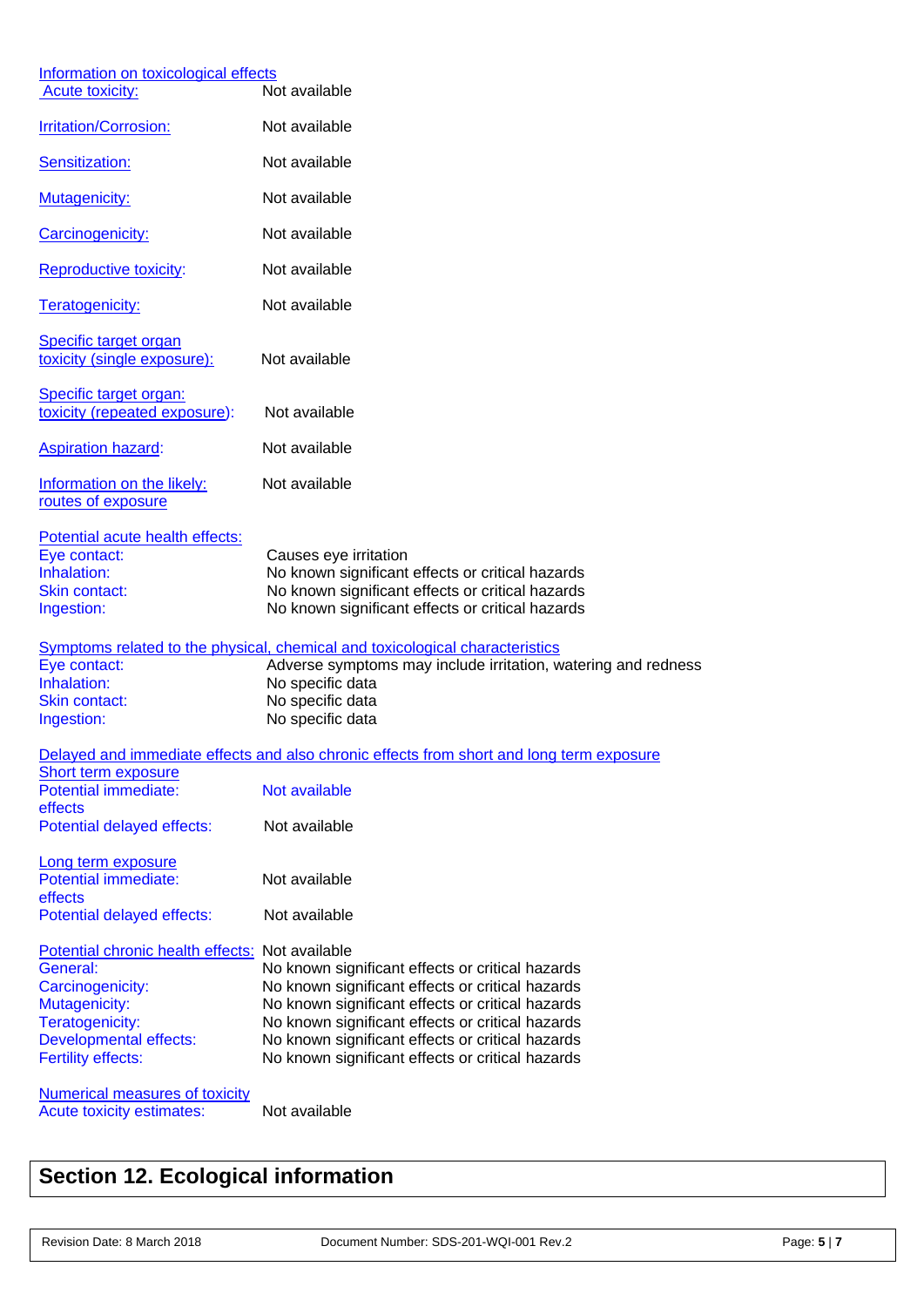| Toxicity:                      | Not available                                     |
|--------------------------------|---------------------------------------------------|
| Persistence/degradability:     | Not available                                     |
| Bio accumulative potential:    | Not available                                     |
| Mobility in soil<br>Soil/water |                                                   |
| partition coefficient (Koc):   | Not available                                     |
| Other adverse effects:         | No known significant effects or critical hazards. |

# **Section 13. Disposal consideration**

Disposal methods:The generation of waste should be avoided or minimized wherever possible. Disposal of this product, solutions and any by-products should at all times comply with the requirements of environmental protection and waste disposal legislation and any regional local authority requirements. Dispose of surplus and non- recyclable products via a licensed waste disposal contractor. Waste should not be disposed of untreated to the sewer unless fully compliant with the requirements of all authorities with jurisdiction. Incineration or landfill should only be considered when recycling is not feasible. This material and its container must be disposed of in a safe way. Empty containers or liners may retain some product residues. Avoid dispersal of spilled material and runoff and contact with soil, waterways, drains and sewers.

### **Section 14. Transport information**

|                                      | <b>UN</b>                | <b>IMDG</b>    | <b>IATA</b>    |
|--------------------------------------|--------------------------|----------------|----------------|
| <b>UN</b> number                     | Not regulated.           | Not regulated. | Not regulated. |
| <b>UN proper</b><br>shipping name    |                          |                |                |
| <b>Transport hazard</b><br>class(es) |                          |                |                |
| Packing group                        | $\overline{\phantom{a}}$ |                | ۰              |
| Environmental<br>hazards             | No.                      | No.            | No.            |
| <b>Additional information -</b>      |                          |                |                |

Special precautions for user: Transport within user's premises: always transport in closed containers that are ` upright and secure. Ensure that persons transporting the product know what to do in the event of an accident or spillage.

# **Section 15. Regulatory information**

Safety, health and environmental regulations/legislation specific for the substance or mixture. International Inventories: